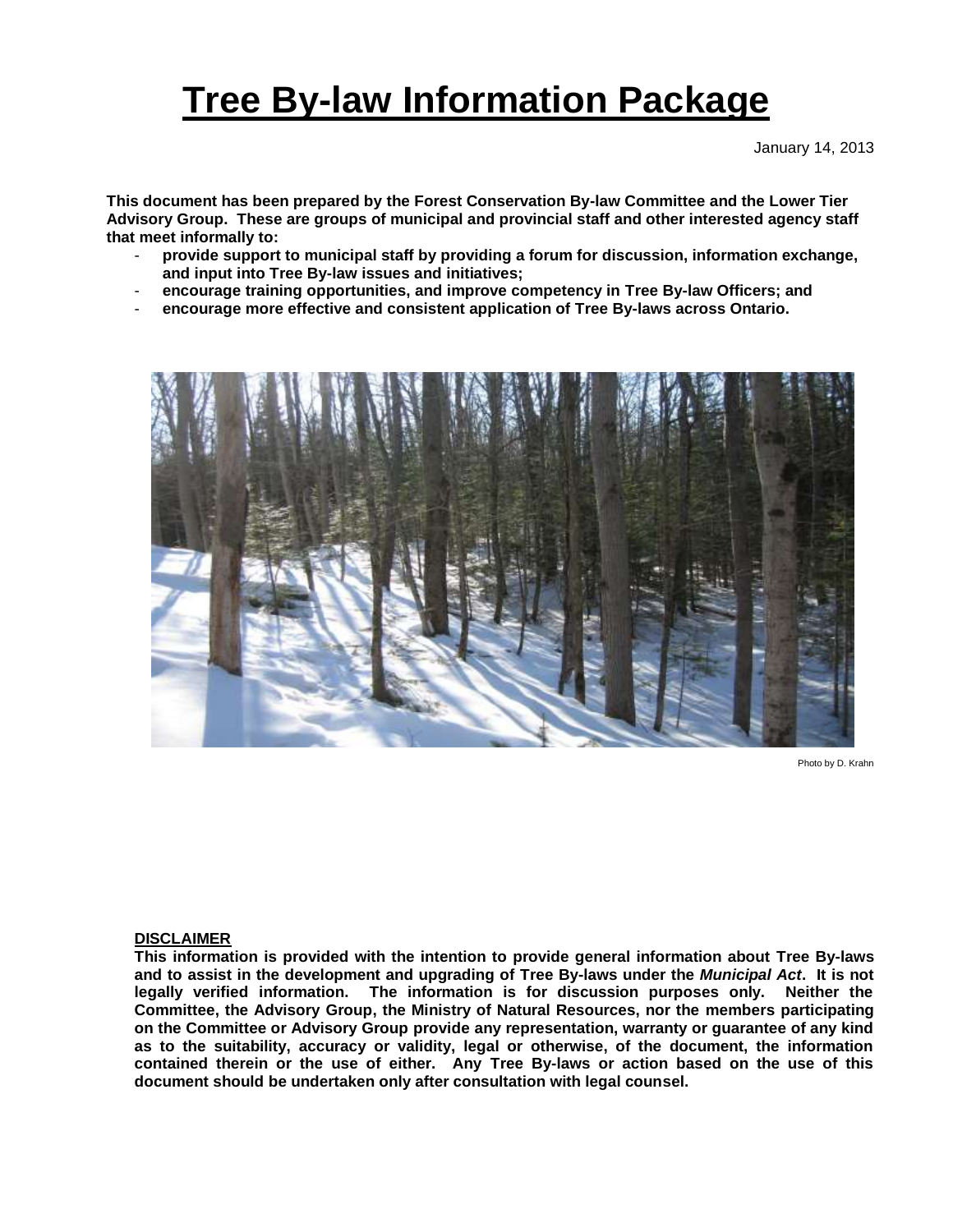## **CONTENTS**

#### **1. Purpose of this Information 2. When Considering a Tree By-law …………………………………. [2](#page-2-0)** 2.1. The History & Legislation Behind Tree By-laws 2.2. The Current Status of Tree By-laws across Ontario 2.3. Tree By-laws Across Northern Ontario 2.4. The Public Interest in a Private Resource 2.5. Tools Available to Municipalities 2.5.1. Tools under the *Planning Act* 2.5.2. Tools under the *Municipal Act* 2.5.3. Education and Persuasive Tools 2.6. The *Green Energy Act* and Tree By-laws 2.7 The *Farming and Food Production Protection Act, 1998* (FFPPA) and Tree By-laws 2.8 The Goal of a Tree By-law 2.9 Tree By-law Terminology **3. Developing a Tree By-law …………………………………. [12](#page-11-0) 3.1. Process to Prepare and Approve Tree By-laws 3.2. Forest Conservation By-laws** 3.2.1. Benefits of Promoting "Good Forestry Practices" 3.2.2. The Science of "Good Forestry Practices" 3.2.3. Use of Forestry Consultants 3.2.4. Use of Certified Tree Markers 3.2.5. Managed Forest Tax Incentive Program (MFTIP) 3.2.6. Conservation Land Tax Incentive Program (CLTIP) 3.2.7. By-law Exceptions 3.2.8. The Forest Conservation By-law Committee **3.3. Tree Conservation By-laws** 3.3.1. Developing a City's Tree Conservation By-law 3.3.2. Separating Public and Private Tree By-laws 3.3.3. Value of requiring an Arborist report **3.4. Heritage Tree By-laws 4. Administering and Enforcing Tree By-laws …………………………………. [18](#page-17-0)** 4.1. Appointing By-law Officers 4.2. The Value of a local Annual Tree Protection Meeting 4.3. Using tickets for By-law infractions 4.4. Working with Developers and the Development Process 4.5. Form Templates and Other Information **5. Factors Contributing to Successful Tree By-laws …………………………………. [27](#page-26-0)** 5.1. Using a Tree By-law as an educational tool 5.2. A Pamphlet 5.3. Public Input 5.4 Competency of Tree By-law Officers **6. Support and Information …………………………………. [29](#page-28-0)** 6.1. OMNR 6.2. Forest Conservation By-law Committee 6.3. Lower Tier Tree By-law Advisory Committee 6.4. More information on the Internet 6.5. Tree By-law Templates

#### APPENDIX A: Acknowledgements

APPENDIX B: Excerpt from *MUNICIPAL ACT* (Tree By-laws Section 135)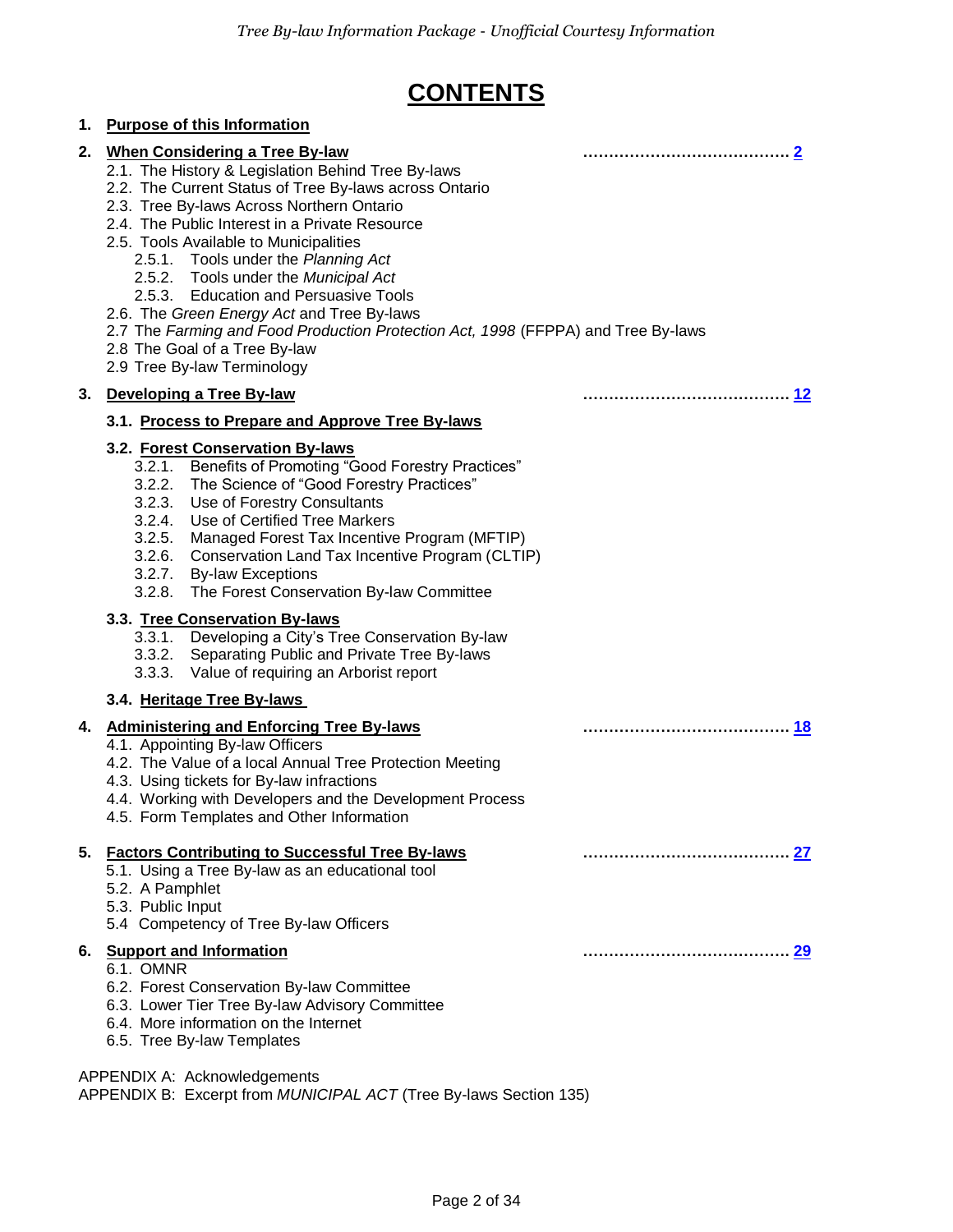## **1. Purpose of this Information**

The purpose of this information is to assist those involved in developing municipal Tree By-laws in Ontario and to provide some general background information about Tree By-laws. This information is intended to help develop a well written, practical and enforceable by-law. It should be used in conjunction with Tree By-law templates and with the help of others experienced in developing tree by-laws such as the Forest Conservation By-law Officers' Committee, the forest staff at the local Ministry of Natural Resources District Office' and municipal legal expertise.

## <span id="page-2-0"></span>**2. When Considering a Tree By-law**

## **2.1. The History and Legislation behind Tree By-laws**

In 1946, the *Trees Conservation Act* was passed in an attempt to protect woodlands from clearing and overcutting. This legislation was in response to concerns by some counties over the clear cutting of forests on sub-marginal lands. Wellington County was the first county to pass a by-law to control cutting in 1946.

Counties, regional municipalities and a few specific townships in southern Ontario passed Tree By-laws through the *Trees Conservation Act* in 1946, then the *Trees Act* in 1950, and finally the *Forestry Act* (1998 amendments). Under the *Municipal Act* in 1994, all local municipalities with a population of greater than 10,000 could regulate tree cutting. Due to the population limit, by-law provisions were not accessible to all municipalities.

To simplify the process and authority for Tree By-Laws, provisions were consolidated into the new *Municipal Act* (2001) which took effect on January 1, 2003. Upper tier, single tier and lower tier municipalities could now all pass Tree By-laws under the new *Municipal Act, 2001*. Bill 177, the *Municipal Statute Law Amendment Act, 2002* included provisions to repeal the Tree By-law provisions under the *Forestry Act*. However, Tree By-laws currently in force, written under the *Forestry Act* do remain valid until repealed.

Consolidation of the tree cutting provisions into the new *Municipal Act, 2001* enabled:

- All local municipalities and upper/single tier municipalities to pass and enforce by-laws. They may also delegate these powers up or down.
- Upper tier municipalities can regulate or prohibit the cutting of trees in *woodlands* designated in the by-law that are 1 ha or greater*.*
- Lower tier municipalities can regulate or prohibit the cutting of individual trees in areas up to 1 ha in size.
- Definitions of both "good forestry practices" and "woodlands" remain the same and are referenced back to the *Forestry Act*.

There are several differences between the old provisions in the *Forestry Act* and the provisions in the new *Municipal Act, 2001*. These include:

- The *Municipal Act* enables municipalities to 'prohibit' the destruction or injuring of trees where the *Forestry Act* could only 'regulate' the destruction or injuring of trees.
- The Minister of Natural Resources does not approve by-laws under the *Municipal Act, 2001*. (Note that MNR staff are available to provide advice in the development of Tree Bylaws.)
- By-laws enacted under the *Municipal Act*, 2001 can require a permit for the destruction or injuring of trees.
- The permit may impose conditions including how trees are cut and qualifications of persons authorized to cut.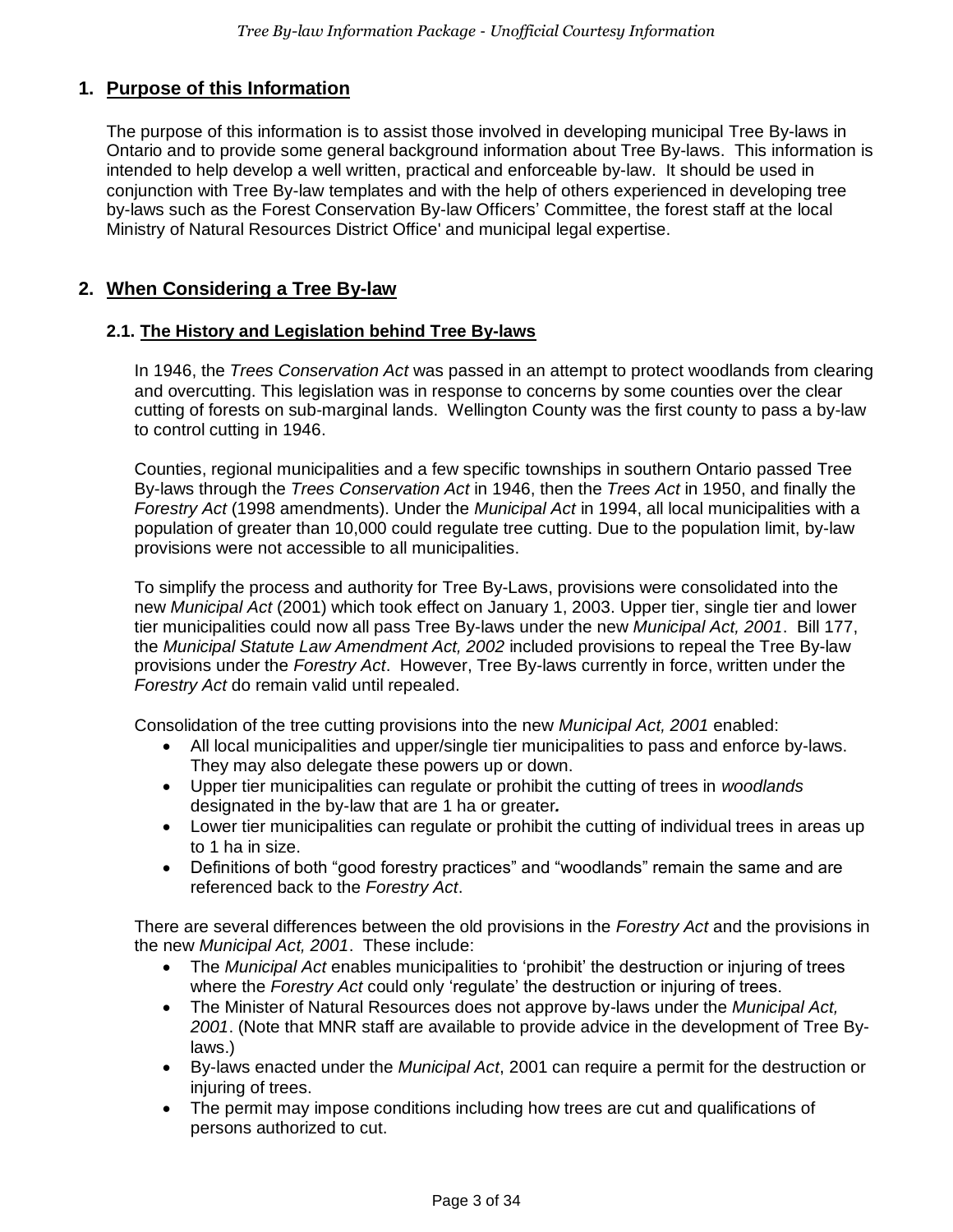- By-law officers can order cutting to stop.
- Several exemptions previously legislated in the *Forestry Act* such as "cutting for own use" have been removed, enabling the municipality to include whatever exemptions are most appropriate for their circumstances.

The changes that came with the *Municipal Act* have empowered municipalities more than ever before. In the past 10 years almost all upper tier Tree By-laws have been updated incorporating some new considerations for good forestry practices and requiring applications for permits instead of just notices of intent. Most upper tier municipal tree by-laws have also changed their by-law names to Forest Conservation By-laws.

An unofficial excerpt from the *Municipal Act* has been placed in the Appendix for reference.

The Act states that

"*A local municipality may prohibit or regulate the destruction or injuring of trees*." and

"*An upper tier municipality may prohibit or regulate the destruction or injuring of trees in woodlands*…".

Note that *Woodlands* has a specific definition within the Act.

"*Woodlands means woodlands as defined in the Forestry Act that are one hectare or more in area."* 

Therefore, upper tier municipalities only have jurisdiction over woodlands 1 ha or larger and lower tier municipalities have jurisdiction over trees and treed areas less than 1 ha in size.

The Act also states that

*"…a municipality shall have regard to good forestry practices…"*

and

*"…a municipality may… require a permit …impose conditions to a permit…including… the manner in which destruction occurs and the qualifications of persons authorized to injure or destroy trees."*

Also important to note is that delegation can occur up from the lower tier municipality to the upper tier municipality and also down from the upper tier municipality to the lower tier municipality. Single tier municipalities have jurisdiction over both trees and woodlands.

## **2.2. Current Status of Tree By-laws Across Ontario**

In 2010, we were aware of 23 upper tier municipalities (counties, regional governments) with bylaws and 35 lower and single tier municipalities (usually cities or towns) with Tree By-laws in Ontario. Figure #1 shows a map of these municipalities.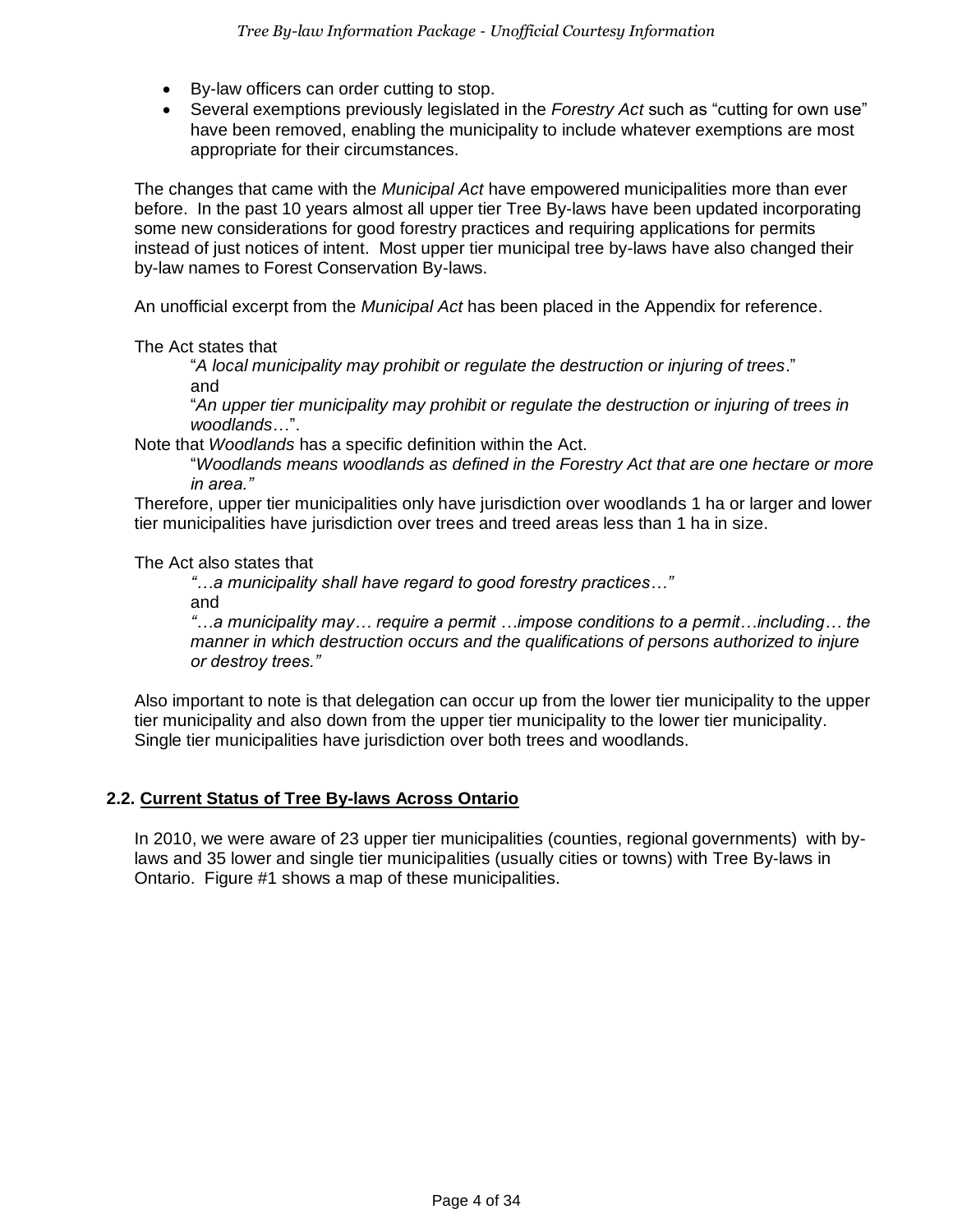

## **2.3.Tree By-laws Across Northern Ontario**

There is a growing interest in Tree By-laws across northern Ontario. The most northerly *Municipal Act* by-laws that we are currently aware of are in Armour and Powassan townships. Northern jurisdictions interested in tree protection must keep in mind that the templates currently developed in association with this document are based on southern Ontario needs but that the legislation enabling Tree By-laws is quite flexible and can likely accommodate the needs of northern interests. For instance, northern jurisdictions may wish to consider the practice (now abandoned in southern Ontario) of asking for a "Notice of Intent to cut", rather than the more costly administrative Permit process. Or with the growing interest in biofuel, municipal jurisdictions may wish to protect their forest landscape by requiring reforestation efforts after a clear cut on private land.

A unique approach launched by Shuniah Township using the *Planning Act* has been very successful. Shuniah became concerned about the increasing trend in harvesting on private lands in proximity to sensitive land uses such as lakes and rivers and residential areas as their rural population continues to grow. In response, Shuniah enacted an Interim Control By-law under the *Planning Act* in 2006 to provide immediate protection from harvesting within certain buffer areas while they conducted studies, appointed an Ad Hoc Committee to review the findings and make recommendations before making a final decision about their approach. In 2007 the interim by-law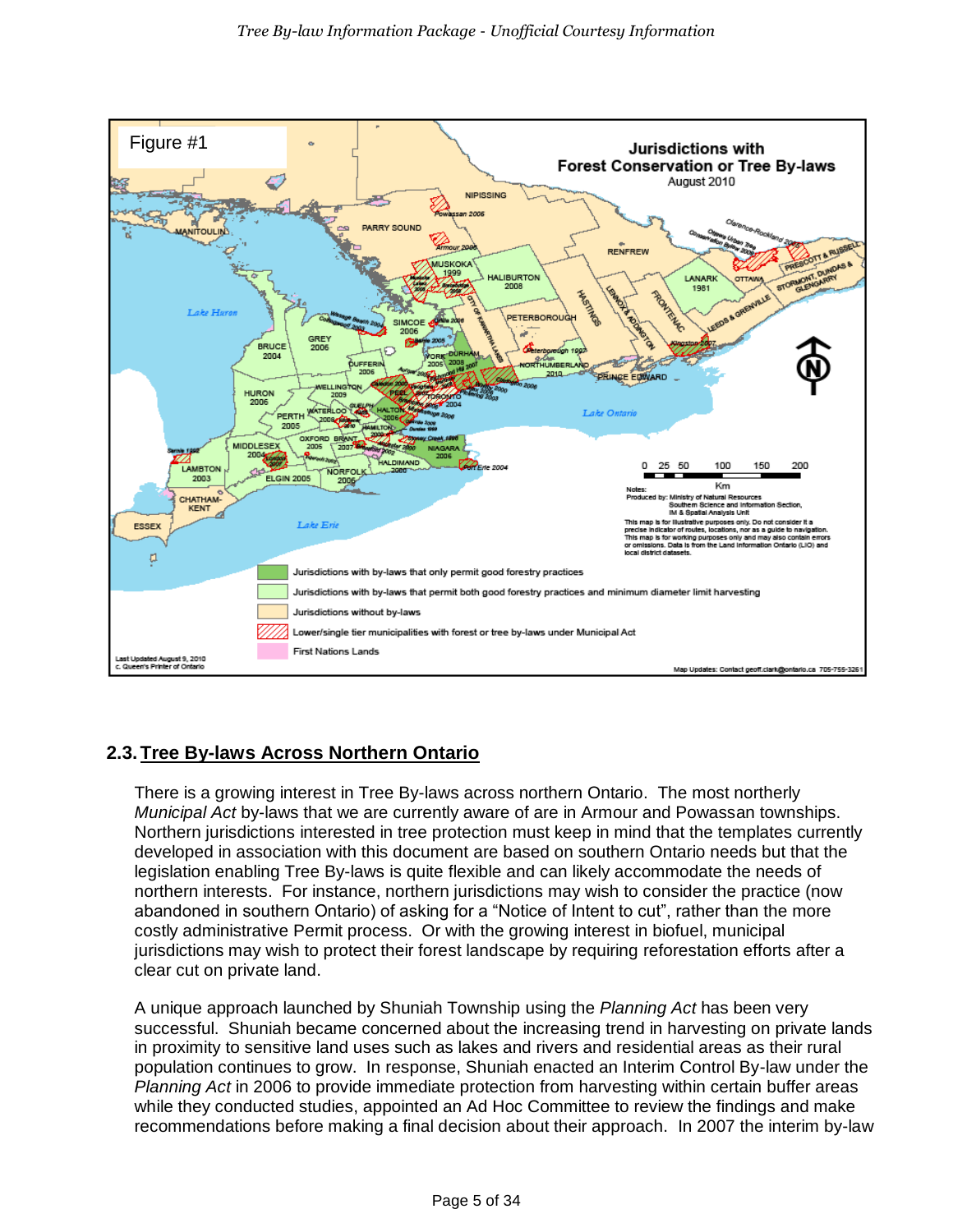was replaced with the permanent Control By-law restricting commercial timber harvesting within 20 metres from Municipal roads, 50 metres between the rural zones and other zones (with some exceptions) and 150 metres from certain lakes. They have found this approach very successful and have tested this mechanism twice successfully in court.

## **2.4. Public Interest in a Private Resource**

There are over 6.8 million hectares of private forests in Ontario. Figure #2 shows the distribution of forested land across southern Ontario. Most of these forests are owned in smaller parcels by individuals who have limited knowledge and ability in the area of forest management. Figure #3 shows the distribution of private land ownership across southern Ontario. Privately owned forests provide many benefits to more than just their owners. Besides contributing to the local economy through forest products such as lumber, fuel wood and maple syrup, these forests provide clean air and water, habitat for a wide range of wildlife species and the backdrop for many recreational activities. Forests within a community increase the quality of life, create attractive communities and improve public image, making the community a desirable place to live. Our forests contribute to human health and our quality of life in general. The protection of biodiversity is becoming a matter of increasing importance as climate change and the rising influx of invasive species threatens the ecological sustainability of our environment. The general public is the beneficiary of these "forest services" and therefore has a stake in the protection and good management of private forests.

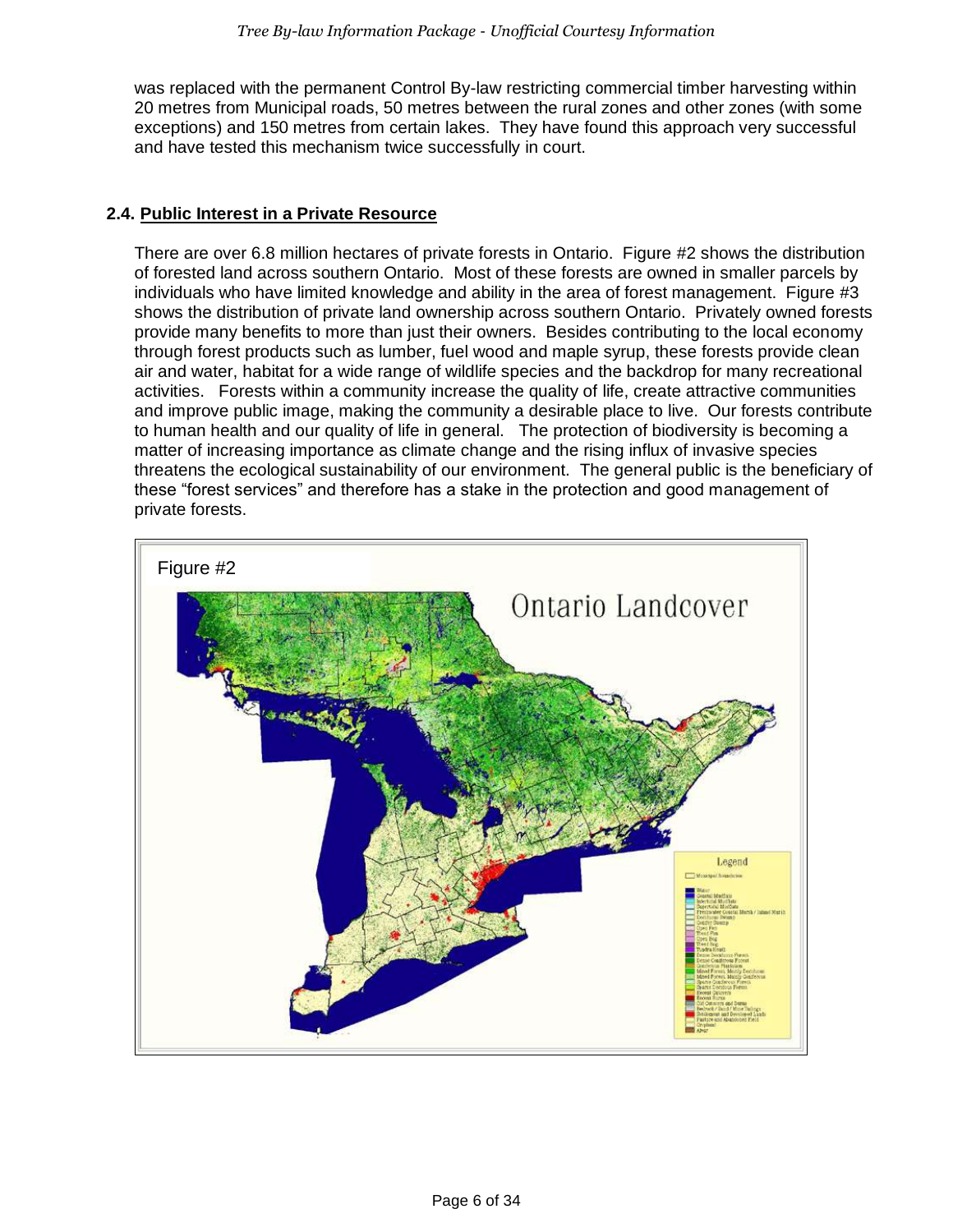

## **2.5. Tools Available to Municipalities**

Municipalities are encouraged to develop a comprehensive strategic approach toward the protection of woodlands and urban forests. Strategic directions could include:

- The development of Official plan policies under the *Planning Act* that are consistent with MNR's *Natural Heritage Reference Manual for Natural Heritage Policies of the Provincial Policy Statement, 2005*. These provide a Policy Framework at both the Regional and Local level to support a linked natural heritage system. These natural heritage systems need to be designated and illustrated on the accompanying Official Plan Land Use Schedules;
- The development under the *Planning Act* being consistent with Official Plan policies Zoning that designates for the protection of environmentally sensitive areas, natural heritage systems, locally and regionally significant woodlands, open space, hazard lands and other protection areas;
- The development under the *Municipal Act* of a Forest Conservation By-law and or a Tree Conservation By-law;
- A Forest Management Plan for municipally owned forests;
- A Comprehensive tree planting and streetscape program;
- A Greenlands property acquisition strategy;
- Education and marketing of the human health benefits and other services the forest provides to its municipal citizens; and
- Partnerships.

For example: York Region, by adopting the Greening Strategy in 2001, has committed to taking a proactive and comprehensive approach to conserve forests as part of a healthy natural heritage system for future generations. The emphasis of the strategy is to achieve on-the-ground results but includes valuable planning and education as well. An annual allocation of \$1.35M is directed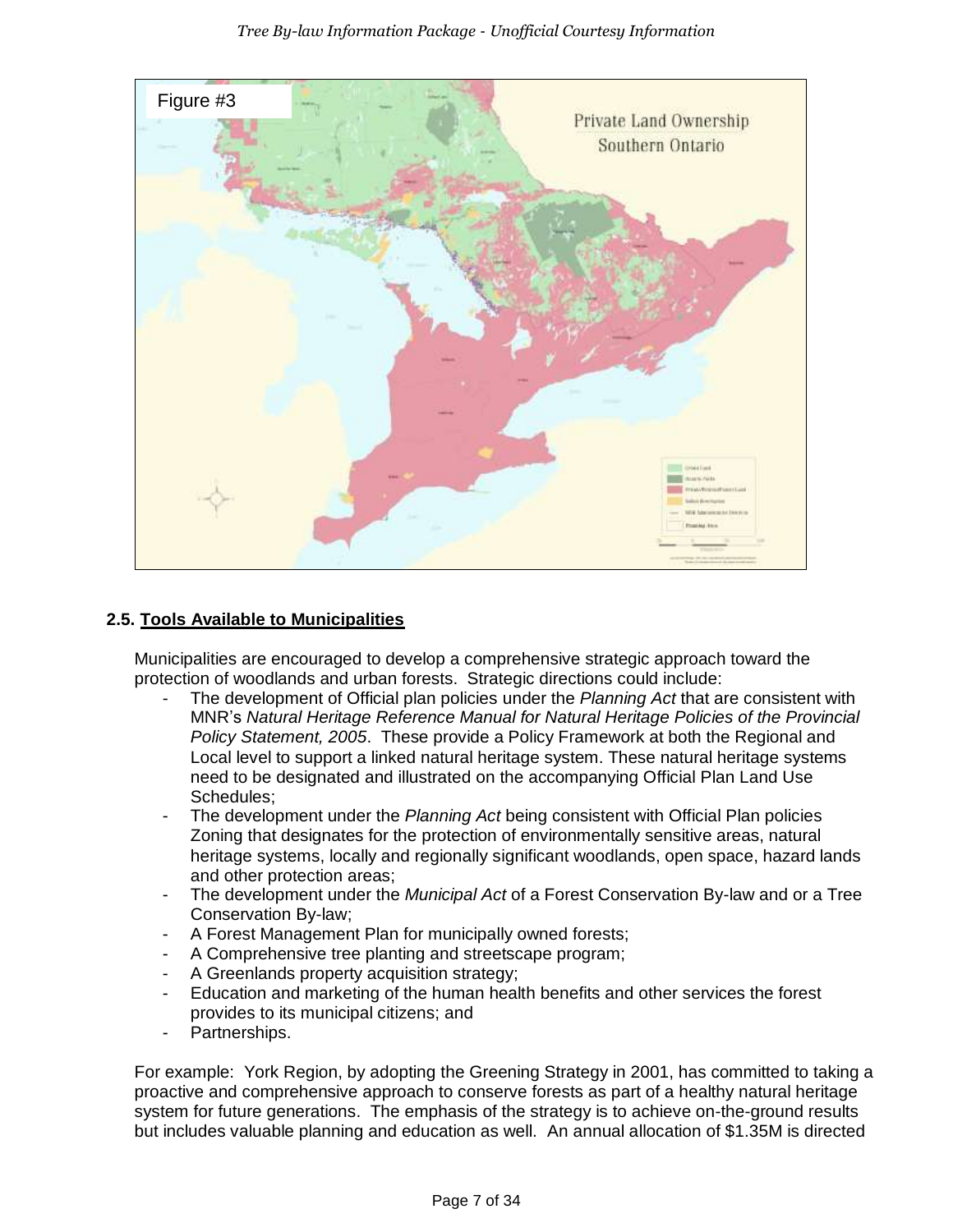to the protection of conservation lands primarily through tree planting and other naturalization projects on private and public lands, environmental education, developing innovative environmental partnerships and the acquisition of strategic conservation lands (through donation to fee simple purchase).

## **2.5.1. Tools under the** *Planning Act*

One of the most important tools that municipalities have in protecting forests is their Official Municipal Plan and the implementing Zoning By-law enacted under the *Planning Act*. The purpose of the *Planning Act* as stated in Section 1.1 is to:

- *a) to promote sustainable economic development in a healthy natural environment within the policy and by the means provided under this Act;*
- *(b) to provide for a land use planning system led by provincial policy;*

The first "provincial interest" defined in the *Planning Act* is:

*Section 2 (a) the protection of ecological systems, including natural areas, features and functions;*

Under Part 1, Section 3 of the *Planning Act, ,* the government has issued the Provincial Policy Statement (PPS) which provides policy direction on matters of provincial interest related to land use planning and development. Section 3 of the *Planning Act* requires that planning authorities "shall be consistent with" the PPS in their deliberations and decisions. In 2005, a new PPS was issued and Section 2.1 of the PPS addresses the protection of natural heritage which includes natural heritage features, areas, systems and this specifically includes "significant woodlands". This planning tool requires municipalities to protect the ecological function and biodiversity of natural heritage systems, and to designate significant woodlands that are critical in maintaining the integrity of those systems and ultimately the quality of life for their citizens. There is also the requirement under Section 2.6 of the PPS to conserve "s*ignificant cultural heritage landscapes*." As many cultural heritage landscapes include trees associated with built heritage, these areas must be identified, listed and designated in the Official Plan as part of the planning process. Designation under the *Ontario Heritage Act* is only one way of protecting these important community resources.

Note that there are as well Acts and accompanying provincial plans that affect specific areas of the Province, such as the Oak Ridges Moraine, Niagara Escarpment, and the Greenbelt - Greater Golden Horseshoe. Any policies within these plans related to natural heritage must also be reflected in a municipality's official plan.

#### **2.5.2. Tools Under the** *Municipal Act*

Forest Conservation By-laws and Tree Conservation By-laws enacted under the *Municipal Act* are just one of the many tools that municipalities can use to protect their natural landscape and urban forests. Other tools range from completely voluntary mechanisms, such as education and awareness programs, through to regulatory mechanisms such as municipal planning and by-law controls.

#### **2.5.3. Educational and Persuasive Tools**

A municipality's first priority should be to promote forest and tree protection and discourage forest destruction and tree removal through proactive education and voluntary mechanisms.

There are a number of county-based stewardship councils that are comprised of individuals who share a common concern about the sustainability of our environment and resources. Most councils offer workshops and training sessions that encourage landowners to become more knowledgeable about forest and wildlife management. Municipalities can encourage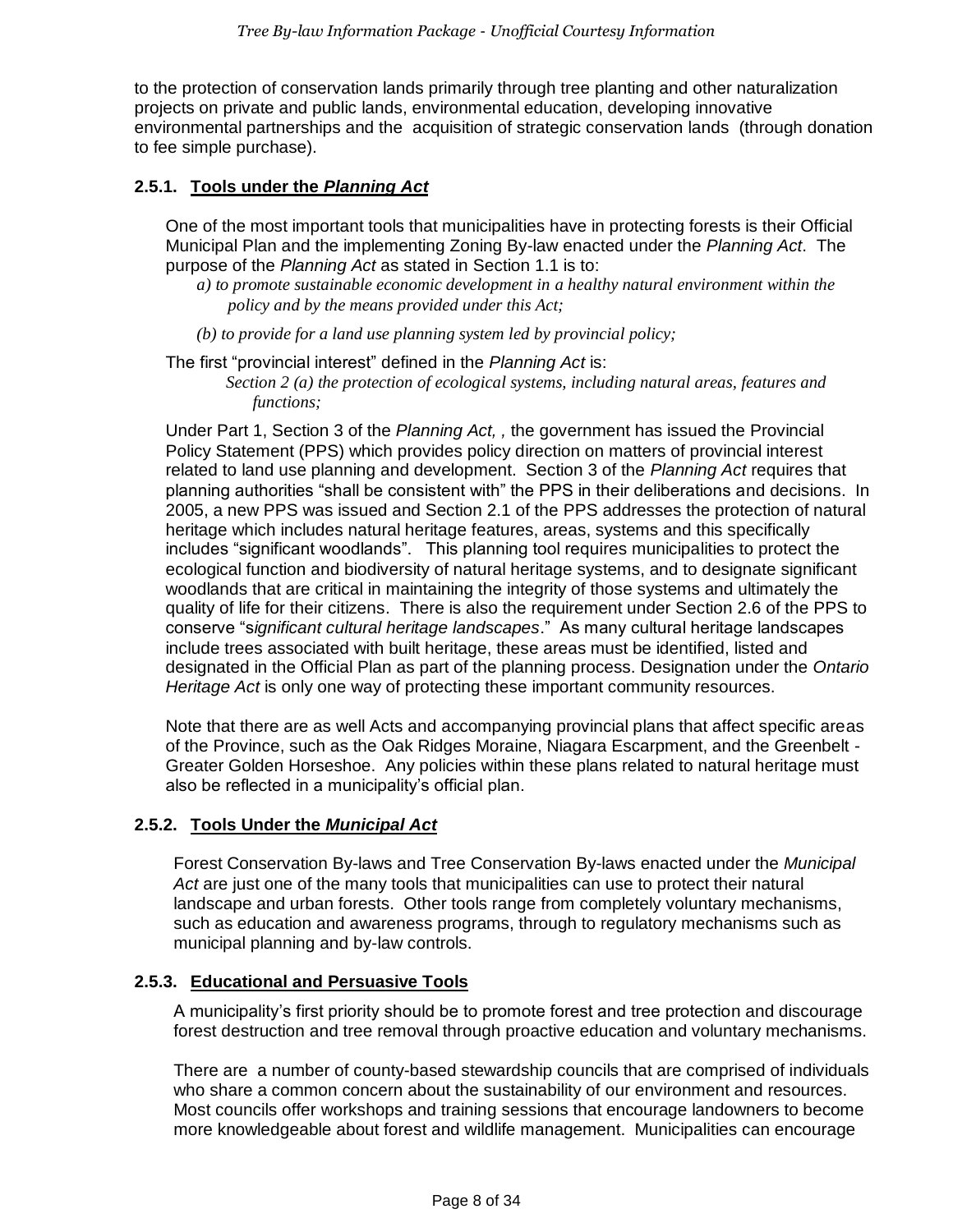good stewardship through these councils and through their local Conservation Authorities by either participating directly in their activities, or by providing general support. Other creative opportunities could be considered such as additional targeted landowner education or even local targeted tax incentives for valued forested areas.

Municipalities often work closely with Conservation Authorities as well. Each Conservation Authority is unique in its priorities, areas of emphasis and resources. Areas where the municipalities can work in partnership with a Conservation Authority to protect natural heritage should be explored.

In contrast to voluntary stewardship mechanisms, Forest Conservation By-laws or Tree Conservation By-laws are an additional tool that can be successfully used as an educational tool, but when necessary as a punitive tool used once damage to a forest environment or tree removal has already occurred. Up front proactive approaches such as education on the value of forest protection should be the first priority in a municipality's effort to protect forests. A survey done by Environics in 2000 of rural landowners found that less than half believed that there should be regulations controlling the harvest of trees on private land, but 82% agreed that land management professionals such as foresters and loggers should be certified or licensed. Experience has also shown the negative impacts on the forests within municipalities that don't have by-laws and especially where adjacent municipalities have well enforced by-laws.

Enactment of a Forest Conservation By-law or a Tree Conservation By-law should be supported with a strong commitment to efficient administration, with committed and trained by-law enforcement officers, and with strict and proven enforcement resulting in appropriate deterrents.

To be effective, municipalities should also be committed to education of landowners, developers, and the general public*.* It is only through the promotion and public understanding of the importance and value of forests to a healthy environment and improved quality of life that regulatory tools become effective.

## **2.6. The** *Green Energy Act* **and Tree By-laws**

Renewable Energy projects such as solar and wind installations, are subject to the municipal Tree By-laws in the area, enacted under the *Municipal Act*. This provides the municipality protection from prospective renewable energy developers that may consider removing the forest cover prior to submitting renewable energy permit applications.

The *Green Energy Act* provided for the amendment of several pieces of legislation, including the *Planning Act*. Renewable Energy projects are no longer subject to the *Planning Act*. The Renewable Energy Approval (REA) process is administered by the Ministry of Environment (MOE), under the *Environmental Protection Act*. Applicants must complete and submit a natural heritage assessment as part of their REA submission to MOE. MNR plays a role in reviewing and confirming natural heritage assessments to ensure that features, including woodlands, have been identified and any impacts adequately addressed. Municipal consultation is a required component of the REA process.

Questions regarding the applicability of municipal Tree By-laws can be directed to the Renewable Energy Facilitation Office (REFO) [REFO@ontario.ca,](mailto:REFO@ontario.ca) 1-877-440-REFO (7336)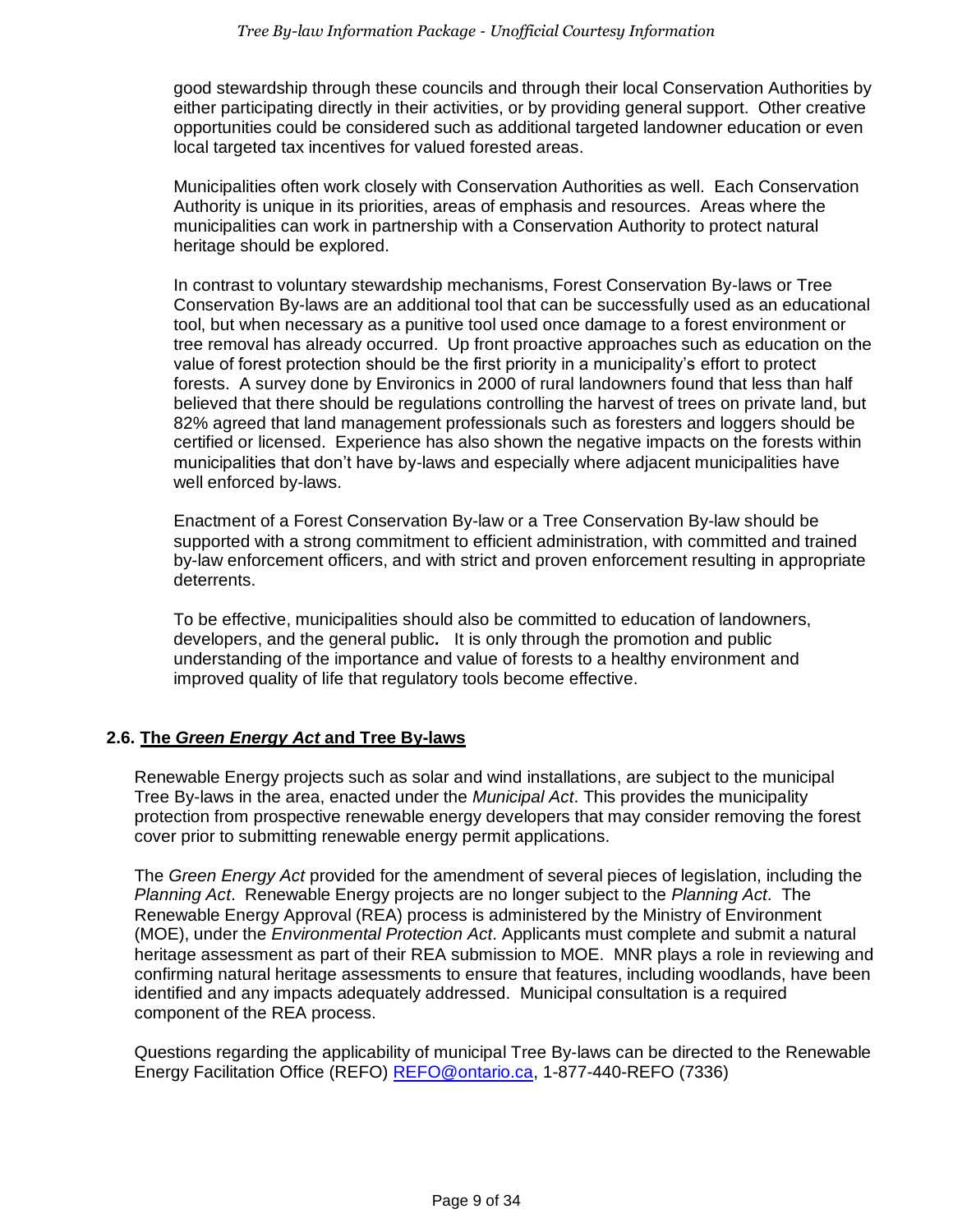## **2.7. The** *Farming and Food Production Protection Act***,** *1998* **(FFPPA) and Tree By-laws**

The FFPPA states that "No municipal by-law applies to restrict a normal farm practice carried out as a part of an agricultural operation." Under the FFPPA, a farmer who feels that a municipal tree by-law is restricting his/her normal farm practice may apply to the Normal Farm Practices Protection Board for a hearing. The Board will determine if the farm practice involved is a normal farm practice. If it is, then, under the FFPPA, the by-law does not apply to that practice at that location. The Board cannot strike down the by-law. It can only rule on whether or not the practice under consideration is a normal farm practice, at that location and under those particular circumstances. The Board may also rule that the farm practice will be normal farm practice if the farmer makes certain modifications specified by the Board.

## **2.8. The Goal of a Tree By-law**

An important step before looking at how to word a by-law is to carefully analyze the municipal forest cover and the municipality's tree protection issues. Consider how the municipality, city or town residents and its environment would benefit from a by-law. Ensure that there is a suite of mechanisms and tools in place or being considered to protect forests and individual trees. Having a clear vision of what the purpose of the by-law is will not only assist in the development of the by-law, but will also assist in its public understanding, acceptance and support. It will influence its effectiveness, enforcement and possibly success during prosecution.

Some goals may include:

- Achieving a stable or increasing forest landbase;
- Long term protection of quality forests on the municipal landscape;
- Maintaining healthy forest ecosystem to contribute to the quality of life;
- Support of a viable forest industry;
- Protection of forest cover in support of and consistent with municipal planning objectives;
- Consistent fairness for all loggers to engage in good forest management practices in a particular municipality;
- Optimizing the benefits derived from the urban forest;
- Increasing community awareness of the values of trees and their associations;
- Protecting natural heritage features and areas;
- Preserving and enhancing the aesthetic value of woodlands and trees;
- Providing recreational opportunities;
- Maintaining and enhancing water quality;
- Preventing soil erosion and water run-off;
- Providing habitat for wildlife;
- Reducing the effects of climate change;
- Achieving the objectives of an Official Plan by sustaining a healthy natural environment;
- Contributing to human health and the quality of life of local communities through the maintenance of woodland cover and ecological sustainability that is necessary to maintain the ecological goods and services that the community enjoys and needs to be healthy and sustainable;
- Protecting wildlife habitat (including species at risk habitat) and promoting biological diversity, and ecological resilience to climate change and invasive species; and
- Conserving and improving the health and quality of forests through Good Forestry Practices and increasing the value of the local forest economy in the long term.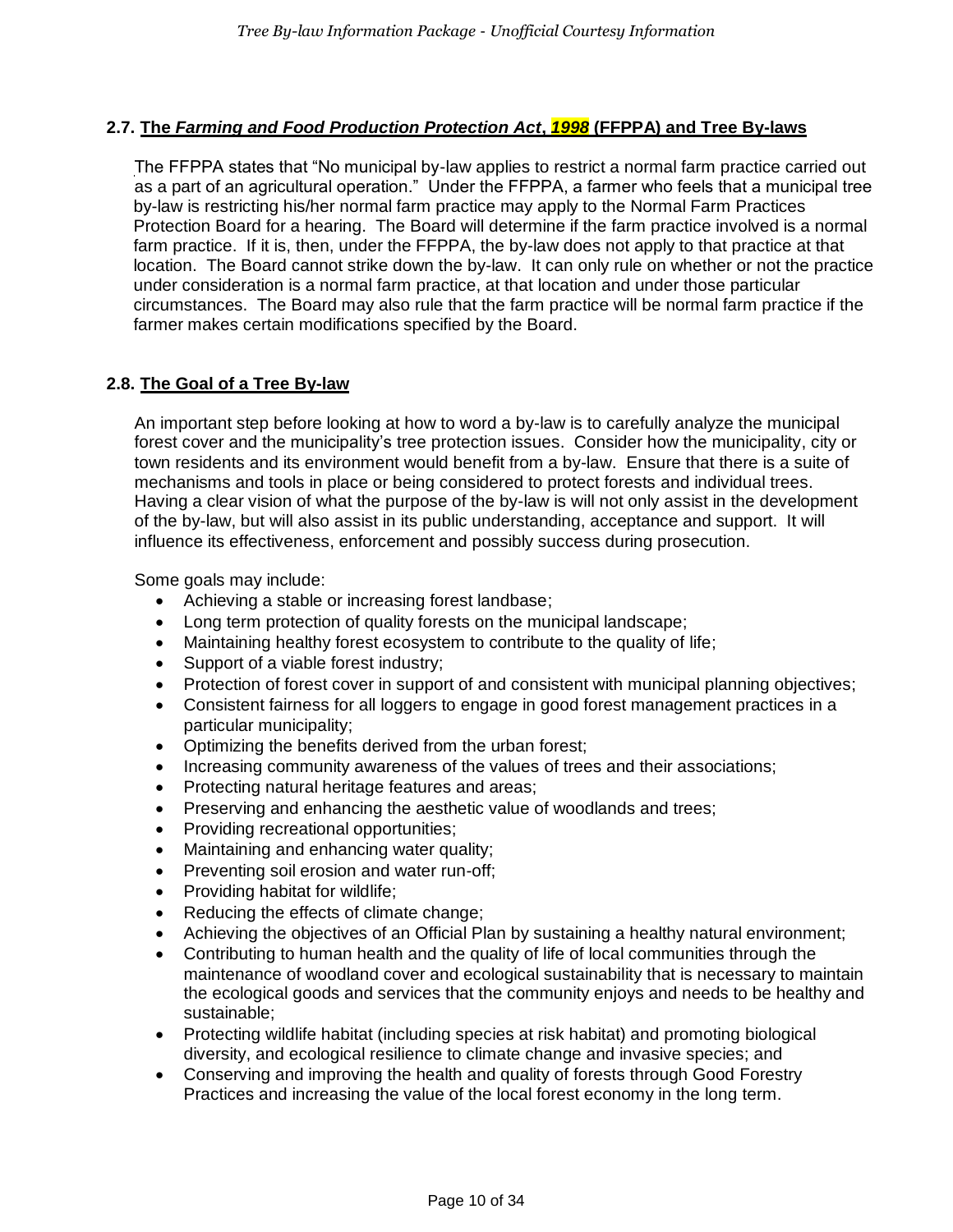Tree By-laws are one of many tools to help protect forests from being removed from the landscape and to maintain or improve their quality. Some forest values that require protection include the maintenance of forest cover on the land base, the quality and health of the trees themselves, and ensuring the continued flow of forest products and services. Progressive Tree By-laws protect the integrity of forests by requiring good forestry practices. Historically, Tree Bylaws were based only on a diameter limit cut, but forest science has shown that this method of regulating harvest will, in most cases, result in declining forest values. Often the value of forests to our human environment has been underestimated when compared with competing land uses. For instance, well managed, healthy forests provide many benefits, including clean air and clean water, which can be linked directly back to healthy individuals and communities.

More Tree By-laws are being enacted in cities and towns due to the increasing awareness of the value of the urban forest. Many of the trees historically found in our urban environments have been disappearing under the extreme stresses of increasing urban pressure and development. The maintenance of mature tree cover is recognized as contributing to human health and quality of life. Trees offer both a visual and physical respite from the built urban environment, contribute to numerous environmental goals, and have been known to increase property values. Trees reduce sun exposure and the heat island effect, save energy, remove air pollutants, attenuate flooding, reduce rates of asthma, lower blood pressure, encourage physical activity, improve mental and social health, and increase property value by up to 30%.

The goals of the Tree By-laws should be clearly communicated to the public. All Tree By-laws should be accompanied by public education programs that raise awareness of both the purpose of the by-law and the importance of tree health and proper tree maintenance and removal.

Tree By-laws also have a goal to protect landowners in rural areas from being taken advantage of by loggers that are more interested in short term profit rather than long term economic and ecological sustainability. The majority of landowners don't want to do anything to harm their forest. They may only harvest 2-3 times in their lifetime, putting them at a disadvantage when negotiating the harvest of their forest.

Tree By-laws result in putting all loggers on the same playing field and sustaining the local forest economy. That is, it puts all loggers on the same standard so no one can take advantage of landowners and make more profit than the others with unsustainable practices. Tree By-laws will discourage loggers from outside the area without a local interest and the indiscriminate removal of forest cover. Local loggers have a long local history in the community and an invested interest in their local forests managed sustainably for future harvesting. A Tree By-law that encourages good forestry practices supports the long term sustainability of the local forest economy while still enabling them to make a living on logging.

The decision for a Tree By-law needs to be a municipal decision, similar to other land-use planning decisions. For instance, education may not convince a landowner with an offer from a developer of a solar farm or residential development or the potential of a new cash crop to retain the forest for its long term value of growing trees.

## **2.9. Tree By-law Terminology**

The *Municipal Act* refers to the term "Tree By-laws" but several variations of this are being used. The traditional term has been "Tree Cutting By-laws". However upper tier municipalities that have a long history with Tree By-Laws are often naming them "Forest Conservation By-laws" now. This intentional change in terminology reflects their interest in conserving the forest as opposed to restricting tree cutting. In the past these upper tier municipal by-laws have provided diameter limits where trees could not be cut below those sizes. Now most Forest Conservation By-laws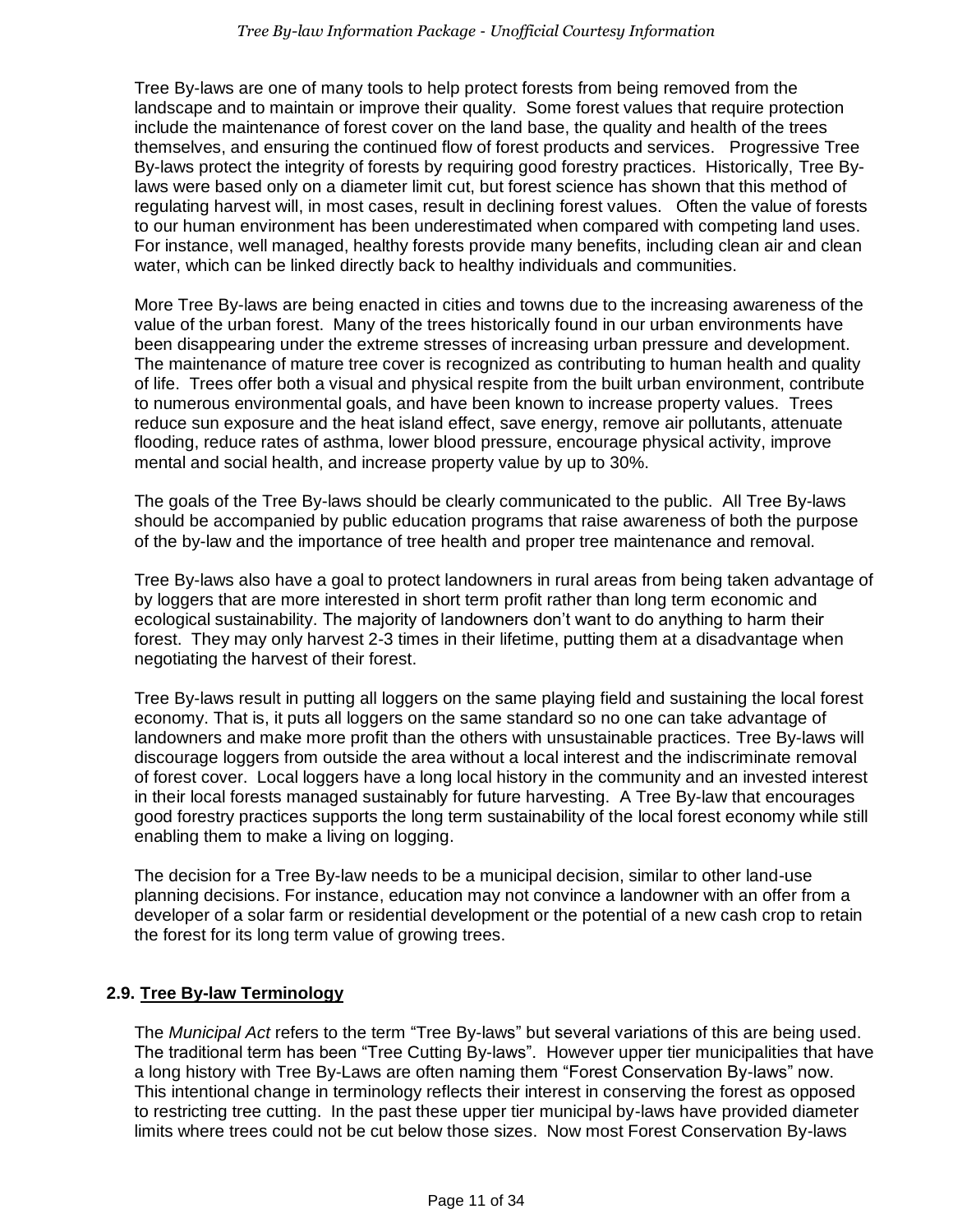allow a choice to harvest either according to a circumference limit or according to Good Forestry Practices. Some By-laws provide an incentive to conduct Good Forestry Practices with reduced permit application fees. There are a growing number of upper tier municipalities that are enacting Forest Conservation By-laws allowing for only Good Forestry Practices.

Lower tier municipalities use the terms "Tree Protection By-law", "Private Tree By-law", or just "Tree By-law". These by-laws protect either individual trees, or small wooded areas, or both. Often in urban environments, a by-law is used to prevent trees from being removed from a property prior to development approvals being issued. Some by-laws require a report from a certified arborist, which can include an inventory of trees on a subject property as well as a tree preservation and protection plan for trees that are to be retained.

Lower tier municipalities may also enact a separate public Tree By-law that regulates or protects trees only on public lands such as parks and road right-of-ways. Some municipalities are also enacting Heritage Tree By-laws that identify and protect local trees of significant heritage value.

## <span id="page-11-0"></span>**3. Developing a Tree By-law**

## 3.1. Process to Prepare and Approve Tree By-laws

Once a municipality is ready to prepare a draft Tree By-law, it should consider all the tools and support available as described in Section 6. For instance, Tree By-law templates have been developed by the Forest Conservation By-law Committee and an interim group of lower tier municipal staff to assist with the preparation or the updating of a Tree By-law. It is also suggested that the draft by-law be reviewed with the local MNR District Forester and/or by someone with experience drafting Forest Conservation By-laws. The District Forester should consult with the Forest Conservation By-law Committee, and with MNR's Regional and Main office staff to ensure the most recent concepts and best wording are considered.

Note that some municipalities may wish to conduct public consultation prior to developing a draft Tree By-law, however is not a requirement and should be carefully considered. Section 5.3 provides some thoughts on this.

Under the *Municipal Act*, the municipality may pass the by-law without the approval of the Minister of Natural Resources as was required with by-laws under the *Forestry Act* in the past.

## 3.2. Developing Forest Conservation By-laws (generally for woodlands >1ha in size)

## 3.2.1. Benefits of Promoting "Good Forestry Practices"

'Good forestry practices' is defined in the *Forestry Act* as:

*"the proper implementation of harvest, renewal and maintenance activities known to be appropriate for the forest and environmental conditions under which they are being applied and that minimize detriments to forest values including significant ecosystems, important fish and wildlife habitat, soil and water quality and quantity, forest productivity and health and the aesthetics and recreational opportunities of the landscape."*

Besides the above stated environmental benefits, there are also financial benefits to good forestry practices. There is tremendous opportunity to grow our forest economy on private lands if good forestry practices are used. In Southern Ontario, good quality trees usually reach their period of greatest growth at a diameter of approximately 16 inches (40 cm). In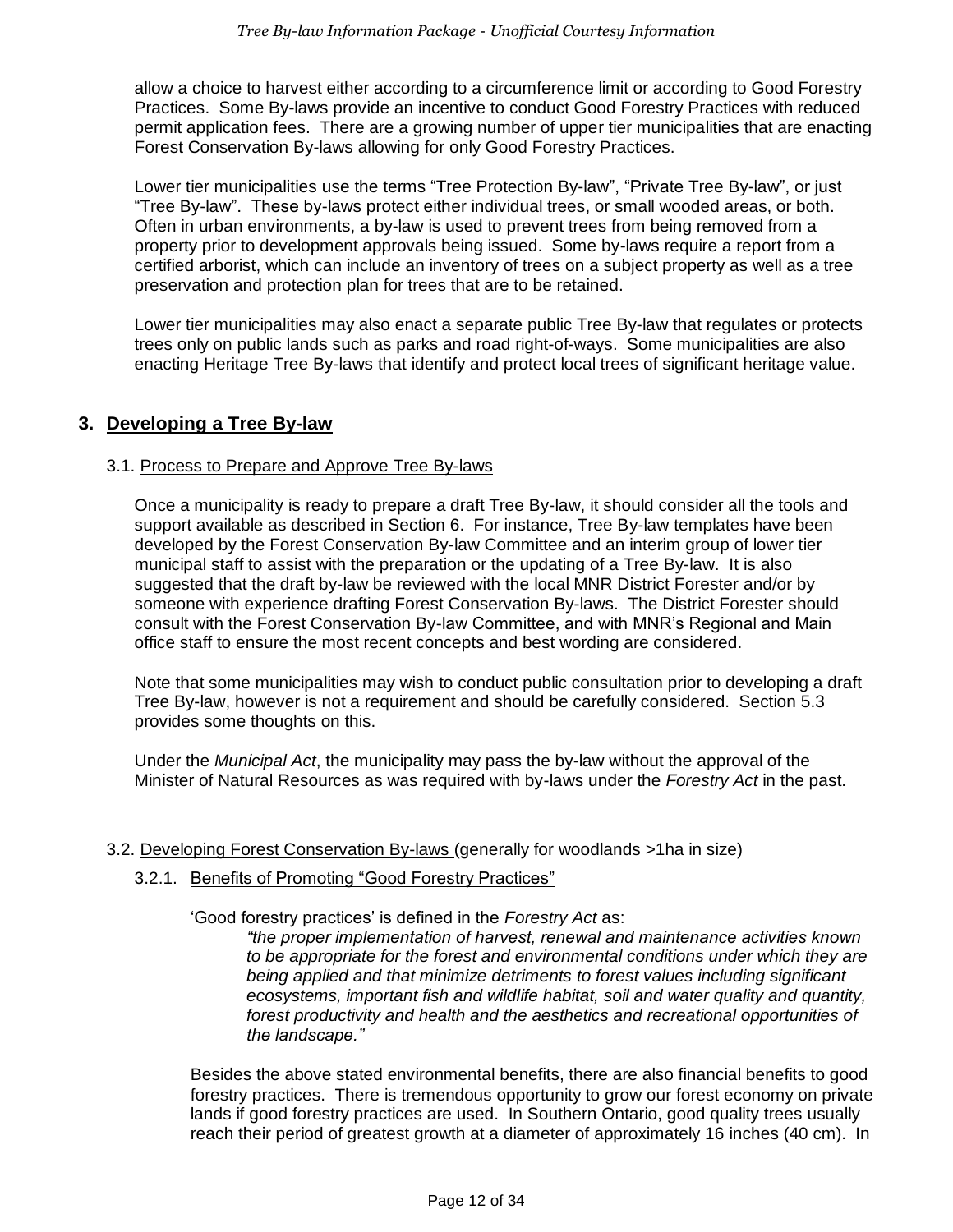other words, trees increase in value more rapidly as they attain these larger diameters and heights. Long-term financial returns are therefore greater if high quality trees are considerably larger when harvested. However, the quality of a forest will also affect the financial return. Forest quality will vary depending on the site conditions (soils, drainage, geographic location), and the past management practices. Financial returns are dependent on all of these factors.

Municipalities are encouraged to incorporate the Ministry of Natural Resources' *"A Silvicultural Guide to Managing Southern Ontario Forests*" (OMNR, 2000) or its updates into their by-law as a benchmark for good forestry practices. This guide further defines "good forestry practices", and also describes "bad practices". Bad practices include highgrade harvesting (removing mainly the most valuable or largest trees), reducing structural diversity, excessive damage to the remaining trees and allowing forests to be grazed by livestock.

#### 3.2.2. The Science of "Good Forestry Practices"

Most existing Forest Conservation By-laws provide an option to either cut above certain diameter limits or to cut according to good forestry practices. The diameter limit approach had traditionally been used with the thought that smaller diameter trees were actually younger trees, and that a diameter limit would protect the future forest. While this method did protect the forest from complete devastation, it has numerous long-term negative effects because smaller trees may in fact just be slow growing or genetically inferior trees. It is now known that cutting to a diameter limit tends to result in reduced genetic diversity, lower stand productivity, and narrow species composition and stand structure. This results in lower timber quality because the best growing and best formed trees are the ones removed in each harvest, leaving successively poorer growing and poorer quality trees as the next crop and as parent trees for natural regeneration. Such stands also may have an impaired ability to buffer environmental change.

New science and forest growth information is now available that can provide the rationale necessary for municipalities to update their by-laws. The "*Silvicultural Guide to Managing Southern Ontario Forests"* (OMNR 2000) provides information such as growth charts and recommended minimum density for forests (commonly described as basal area). Consideration can be given to promoting a desirable stand structure instead of simply protecting smaller diameter trees. Good forest management practices can be further developed to include proper forest planning, prescription development, and recognizing the importance of protecting the forest environment. By-laws can also include provisions to protect the remaining trees from damage during harvest operations.

#### 3.2.3. Use of Forestry Consultants

Local forestry consultants can also play a key role in the success of a by-law. Not only can they assist in the development of the by-law, but some municipalities hire forest consultants on retainer as their Forest Conservation By-law Enforcement Officer. Some forest consultants have excellent credentials and can be an asset when used as expert witnesses during prosecution of by-law infractions.

Consultants are often hired by municipalities for the general forestry needs of the municipality, such as data collection and analysis, as well as to provide required education/advice for landowners. They are also often hired to carry out forest management in municipally owned forests (often referred to as community forests).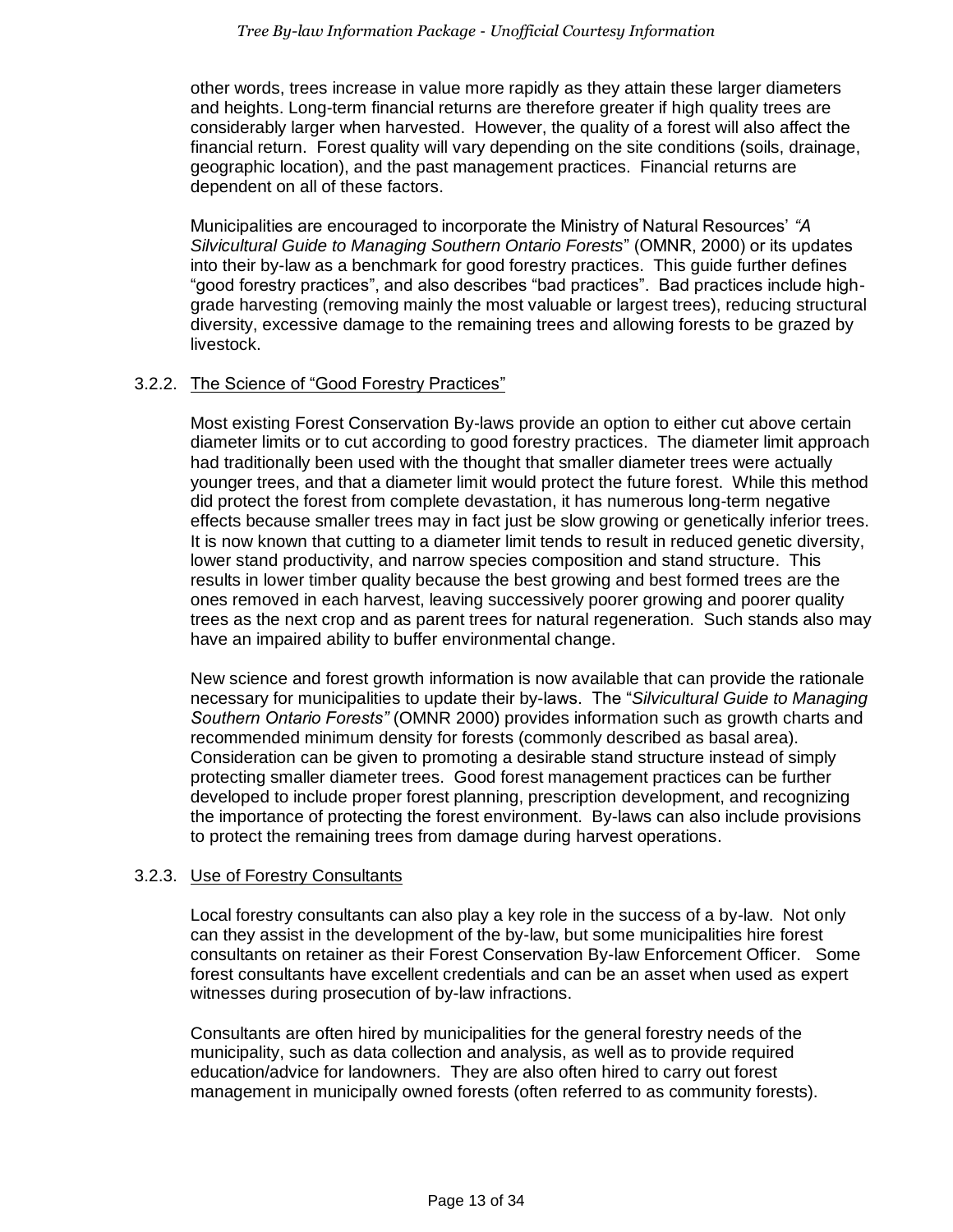When hiring a forest consultant, use the same criteria you would use to hire a municipal staff by-law officer. In most cases they should have the credentials of either being a Registered Professional Forester (R.P.F.), a forester with a Bachelor of Science in Forestry, or a qualified forest technician with experience.

#### 3.2.4. Use of Certified Tree Markers

Tree marking is the selecting and marking of trees to be harvested and trees to be left to grow. Selected trees are usually identified with coloured paint on the tree trunk at DBH (diameter at breast height commonly measured 1.37 metres from the ground) and at the stump. Normal colours used in Ontario are orange or yellow for trees to be removed and blue for trees to be left uncut.

Some Tree By-laws recommend that certified tree markers mark the trees to be removed before harvesting is done. A certified tree marker is a person who has successfully completed the Tree Marking Training Program offered by the Ontario Ministry of Natural Resources and completed the subsequent field audit. Certified tree markers are a requirement for marking trees on Crown lands. The tree marking course is designed to teach marking on Crown land and therefore concentrates on the marking of forests located in the central part of Ontario. Many of the marking concepts and philosophies can be applied to southern Ontario (Ecoregions 6E and 7E), but it should be recognized that there are many other strategies for marking southern Ontario forests that will not be learned at this course. A southern Ontario version of the tree marking course is now offered to deal with more southern issues. The tree marking training courses are designed to implement the recommendations of the provincial Silvicultural Guides. "The Silvicultural Guide to Managing Southern Ontario Forests" should be carefully reviewed by anyone marking in southern Ontario.

Tree By-law Enforcement Officers should also be trained in tree marking if they are to competently and effectively enforce a Tree By-law. Detailed course information about becoming a certified tree marker is given below within the section titled "Competency of Tree By-law Officers".

## 3.2.5. Managed Forest Tax Incentive Program (MFTIP)

The MFTIP is a provincially administered program whereby the municipality provides property owners with a reduction in property taxes if they manage their forest according to a plan that is approved by a MFTIP approver.

Municipalities are cautioned not to provide a blanket Tree By-law exception for properties under the MFTIP. Although the majority of participants under the MFTIP develop a comprehensive forest management plan and are required to conduct forest management according to good forestry practices, this does not guarantee that good forest management or good harvesting practices will be conducted. Properties under the MFTIP should be subject to the by-law as are all other properties.

The purpose of the MFTIP is to provide a tax incentive for forest owners that prepare and adhere to an approved forest management plan. However, most management plans do not specify the details of how tree marking or harvesting will occur. Many forest owners are still unaware of good forest management practices when it comes to harvesting. They may be easily convinced by a logger offering cash that good forest management practices will be conducted. Bad forest management practices are explained in more detail on pages 14-15 of "A Silvicultural Guide to Managing Southern Ontario Forests".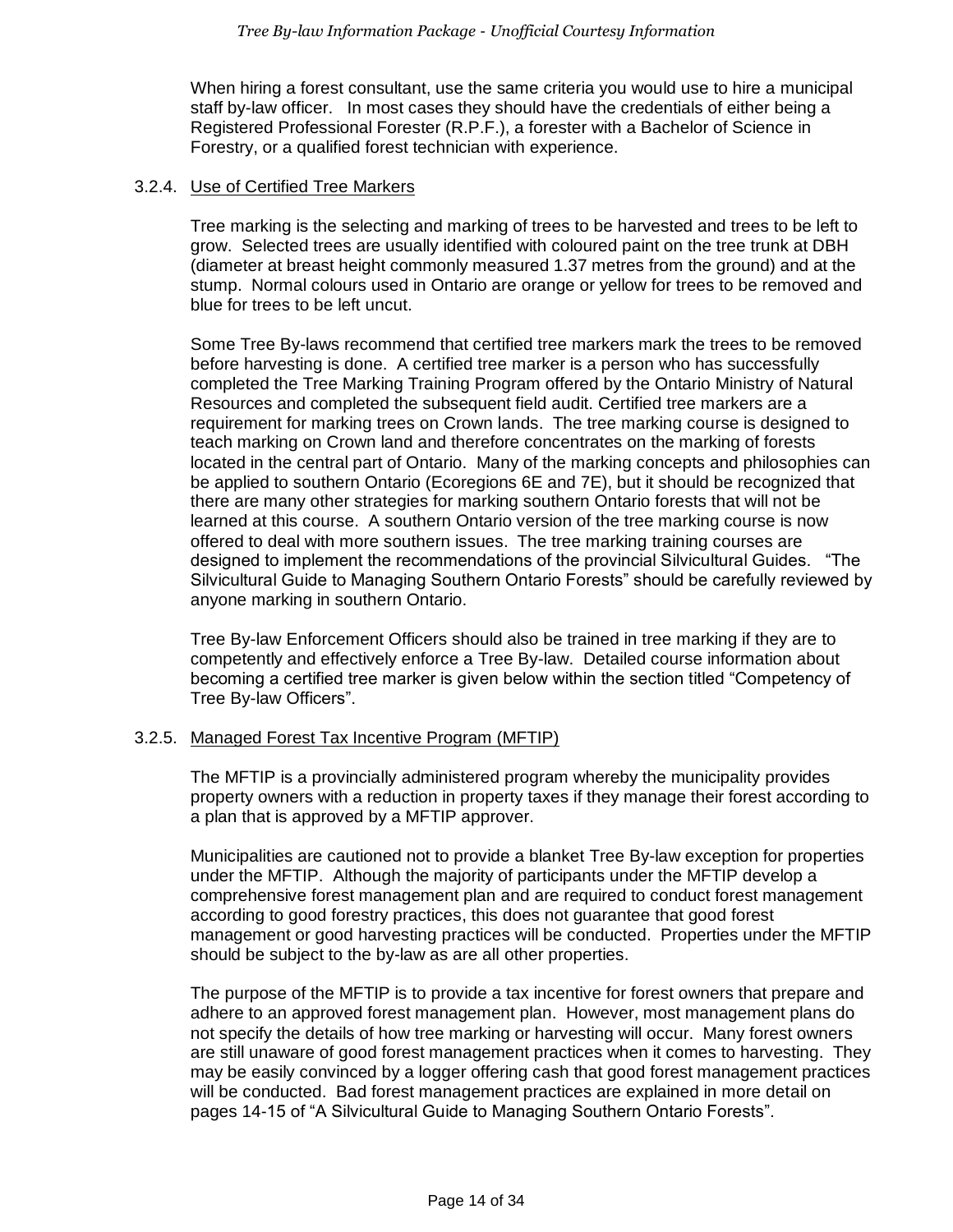Municipal staff that become aware of a property under the MFTIP conducting questionable practices are encouraged to contact the MFTIP program administrators to conduct an audit.

#### 3.2.6. Conservation Land Tax Incentive Program (CLTIP)

The CLTIP is a provincially administered program whereby the municipality provides landowners with a property tax exemption only on the portion of high conservation lands that have been identified by the province. Landowners are contacted by the province if they are eligible and they may apply on a voluntary basis. Participation in the program requires the landowner to commit to protecting the natural heritage values for which the property was identified.

For the benefit of the landowner enrolled in the CLTIP, the municipality may consider adding a note to the application and permit that if the property is enrolled in the Conservation Land Tax Incentive Program (CLTIP) they should contact the Ministry of Natural Resources CLTIP program administrator prior to engaging in harvest activities since there may be some activities that may restrict their future eligibility in the program.

## 3.2.7. Exemptions

The *Municipal Act* lists a number of standard exemptions to Tree By-laws. The Act also allows municipalities to include additional exemptions in their by-law and to provide for a process to authorize exemptions. If an application is made to the municipality for an exemption, the council or staff may approve the application with or without conditions, deny or defer the request. It is suggested that municipalities develop policies that will guide them when considering an application for an exemption that ensures that the intent of the by-law is not compromised. Municipalities are cautioned regarding this provision, as misuse of it may prove to make its Tree By-law ineffective. Caution should be exercised that the proponent is not simply trying to circumvent the intent of the by-law by implementing some other form of land use.

A well written, clear and concise by-law is essential. There have been instances in the past where attempted prosecutions have been disallowed due to poor wording of the bylaw.

## 3.2.8. The Forest Conservation By-law Committee

The Forest Conservation By-law Committee is an independent group of municipal and provincial staff as well as other interested agencies that meet informally to:

- Provide support to municipalities by providing a forum for discussion, information exchange, and input into forest conservation by-law related initiatives.
- Encourage training opportunities, and improve competency in forest conservation bylaw officers.
- Encourage more effective and consistent application of forest conservation by-laws in Ontario.

This Committee also hosts an annual meeting for all forest conservation by-law officers in Ontario to exchange information relative to forest conservation by-laws. The Annual Forest Conservation By-law Meeting is open to any municipal staff interested in Tree Bylaws.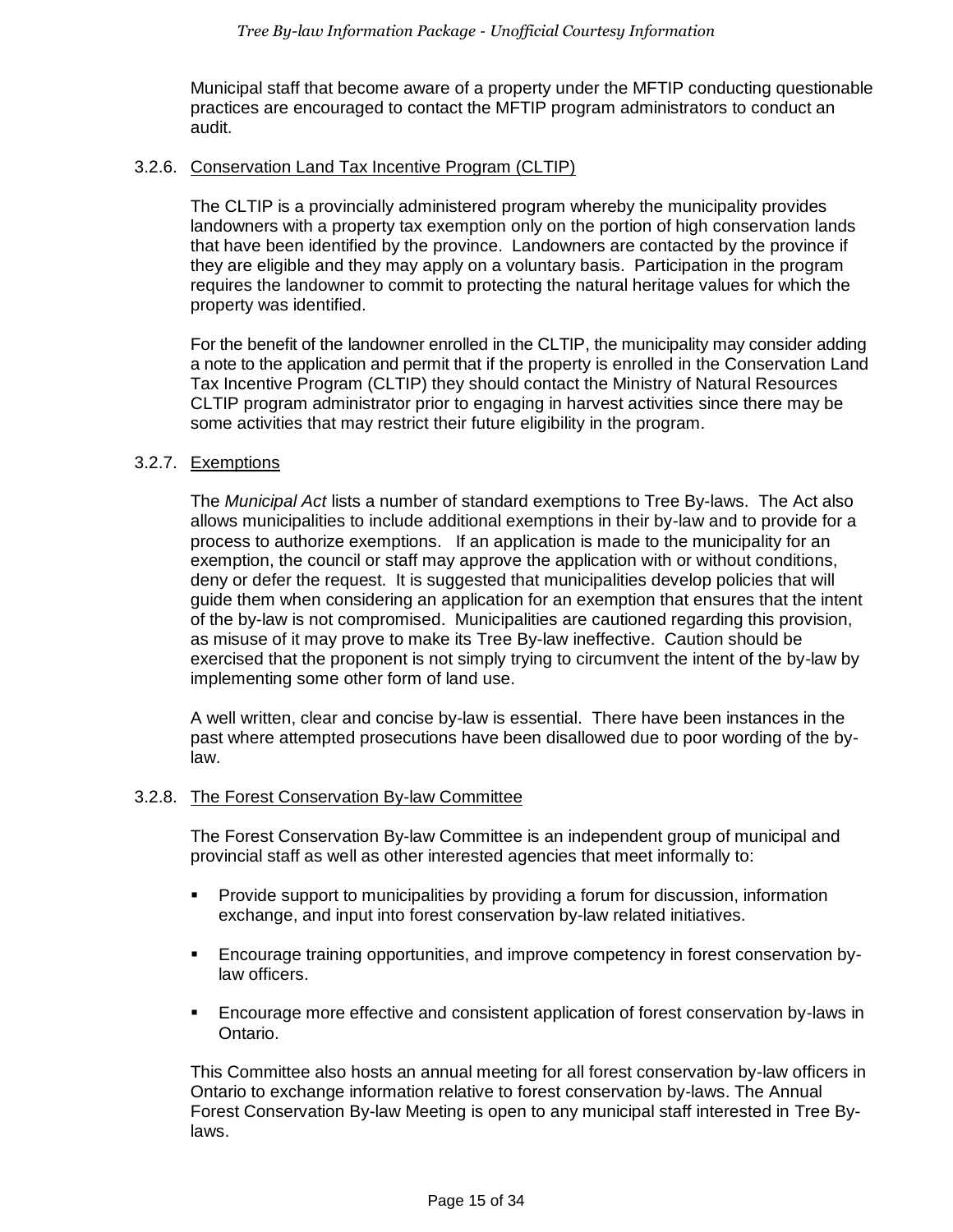Over the past 10 years, significant progress has been made through the Forest Conservation By-law Committee in providing support to improving consistency and successful prosecutions of Tree By-laws with by-law template development, information exchange and annual meetings. As such, municipalities have improved the success of enforcing Tree By-laws over the past 10 years with ticketable fines and successful prosecutions.

3.3. Developing Tree Conservation By-laws (for trees outside forests or not covered by upper tier)

There is a growing interest in enacting Tree By-laws for trees outside forests or in areas not covered by an upper-tier by-law.

#### 3.3.1. Developing a City's Tree Conservation By-law

A municipality considering the passage of a Tree By-law with its accompanying policies and procedures should clearly state the reasons for reviewing its need. The general public, arboricultural, tree care companies and environmental interest groups in the municipality could be advised of the upcoming review in order that they can formulate their questions and/or concerns. This can be done by way of an introductory staff report to Committee and Council requesting authority to investigate a Tree By-law under the *Municipal Act, 2001*, followed by a press release. However, there is no requirement to do public consultation. Further considerations regarding public consultation are discussed in section 5.3.

For example, any recent incidents of clear cutting of trees in the urban area of a municipality, in advance of *Planning Act, 1990* approvals, may see a strong desire by the public to have Council consider the passage of a Tree By-law, as well as an accompanying Site Alteration By-law, to regulate tree cutting in the municipality. Another concern is the "monster home" phenomenon seen in older areas of municipalities where small bungalows are replaced with much larger two storey homes, all permitted in the zoning by-laws, but at the expense of tree coverage. Further, in waterfront development, the desire to retain vegetative cover, including trees, at the water's edge is well known to protect fish habitat and the health of the waterways at hand. There are many other examples.

In two-tier municipalities, it is imperative that the upper and lower tier municipalities work co-operatively to ensure the lower tier Tree By-law and the upper tier Forest Conservation By-law complement each other. Consider working together so that they are drafted to work in harmony with each other. Other lower tier municipalities within the upper-tier's jurisdiction may also have or are considering Tree By-laws and must also work in harmony with the upper tier municipality.

It is helpful to conduct an analysis of best-practices in Tree By-laws by other municipalities in Ontario. The purpose of such an analysis would help to determine the upper and lower tier responsibilities, often varying from municipality to municipality; the use of permitting systems; citation of the ten statutory provincial exemptions as found in the *Municipal Act*, 2001 as well as an analysis of additional tree cutting permit exemptions specific to the municipality drafting the Tree By-law; and a fees analysis. A draft Tree By-law can then be presented to Committee and Council with the expressed permission to consult with the public.

Focus group sessions can then be held with arboricultural experts, tree care companies, interested members of the public and involved municipalities, both upper and lower tier, in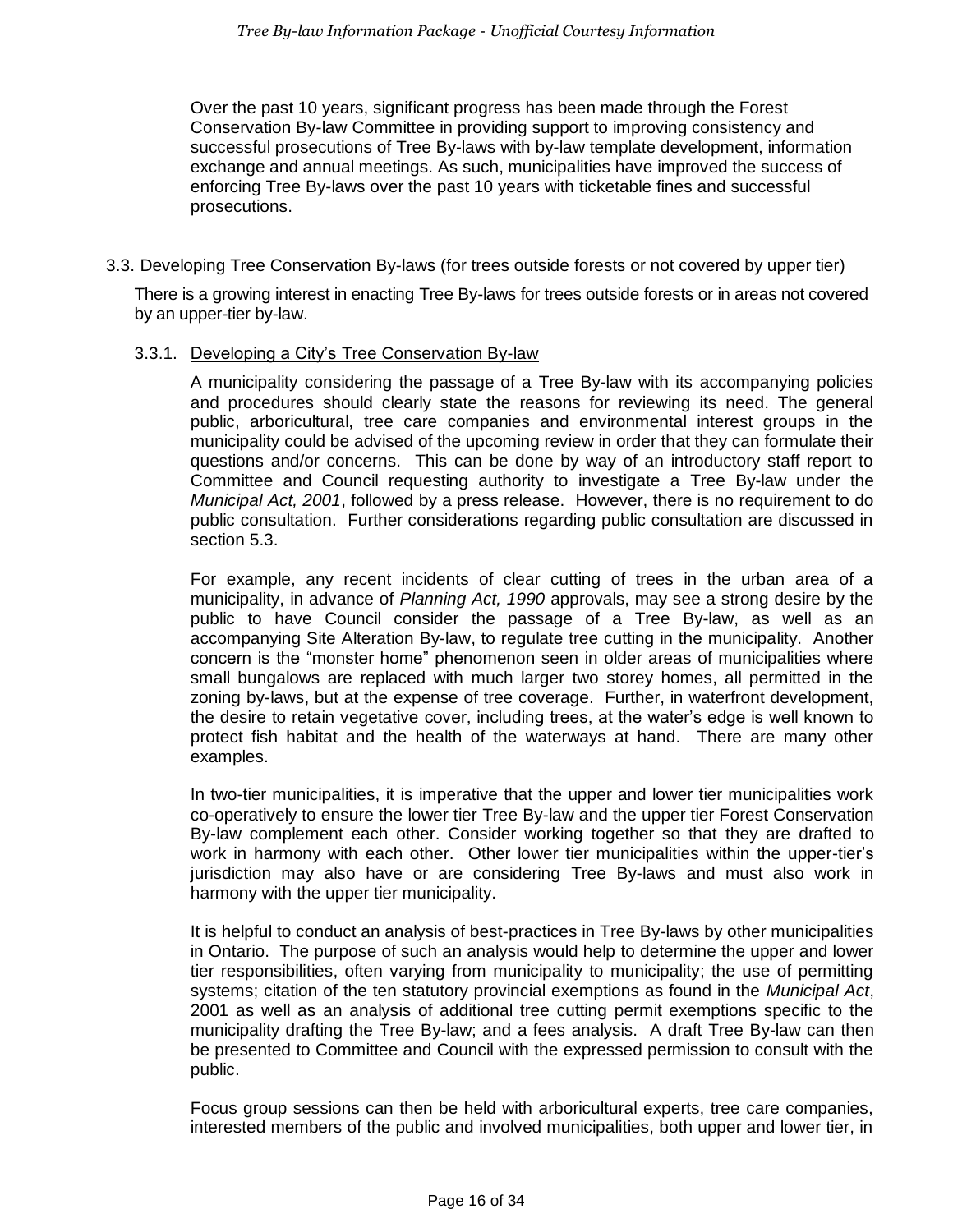order to understand the concerns of both the public and the tree care companies, all the while working with the upper-tier municipality to avoid any under or overlap of jurisdiction, policies, etc. Upon gathering such information and reviewing other municipal examples of good Tree By-laws, a draft Tree By-law can be presented to Committee and Council for information and specific direction for staff to proceed to open, advertised public meetings to receive input on the Tree By-law with the expressed desire to meet the varied wants and needs of the community. The draft Tree By-law can also be advertised in the newspaper advising that public meetings, after the focus groups, were forthcoming and the document was available for review and comment, both on-line and at the municipal administrative offices.

At least one, if not two, public meetings should be held and the culmination of the suggestions and comments of the two public input opportunities and on-line posting of the draft can then be included in the proposed Tree By-law, along with an accompanying table of concordance to show where the draft by-laws changed.

A staff report with the recommended Tree By-law can then be presented to Committee in a public meeting. Additional comments and feedback from the Committee and any additional comments from the general public may be received and reported on prior to consideration by Council and its ultimate passage of a Tree By-law.

Some municipalities may not want to conduct public input until a temporary Tree By-law has been enacted. See Section 5.3 for more discussion about public input.

#### 3.3.2. Separating Public and Private Tree By-laws

As the urban forest is largely managed at the municipal level, many municipalities have chosen to implement separate by-laws for trees on public and trees on private lands. In addition, having separate by-laws allow municipalities to be very clear about the requirements for tree protection and removal.

Public Tree By-laws (street trees, natural areas, parks, etc.) often include sections related to tree planting, tree care, tree maintenance, tree protection and/or preservation, tree removal and penalties for offences. The only exemptions that a municipality would be required to include are those listed in the *Municipal Act*.

While both public and private Tree By-laws have very similar definitions and sections on the permit process or enforcement, the sections pertaining to the application of the by-law and those exemptions chosen by the municipality may be very different.

One important consideration for both by-laws is how the by-law will apply in situations where a tree trunk lays partially on municipal and private property.

#### 3.3.3. Value of requiring an Arborist report

A municipality may want to include a provision or a requirement for various types of plans or reports to be submitted as part of a permit application. An arborist report details specific and accurate information about the trees in question, such as location, species, size, condition, contribution and suitability for protection. It also identifies the work to be undertaken and appropriate protection measures. An arborist report helps determine the legitimacy or merit of requests for tree removal and enables efficient review of proposals by municipal staff.

#### 3.4. Heritage Tree By-laws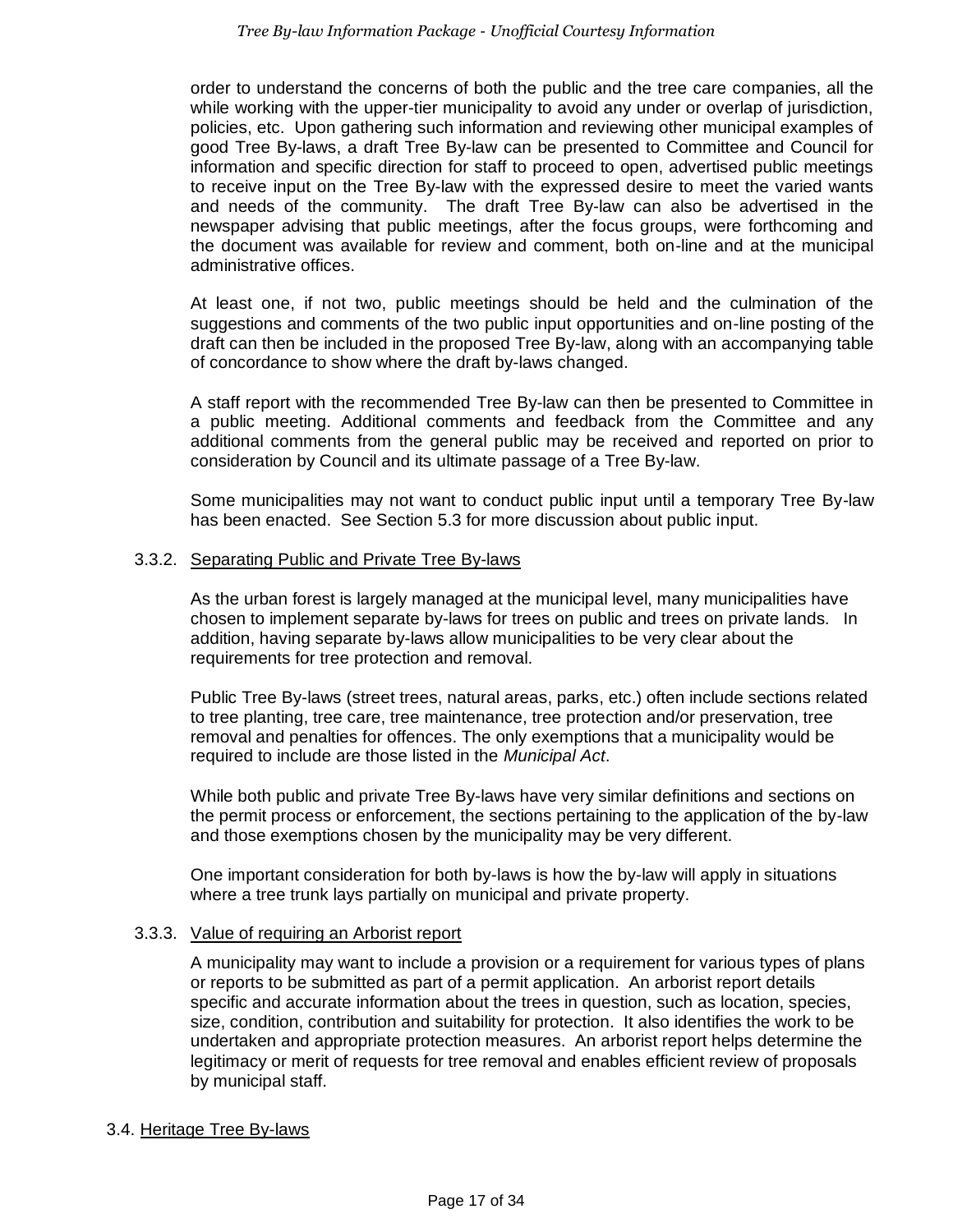Many jurisdictions are also developing separate Heritage Tree By-laws. The document "Heritage Trees Protection – Legislative Tools" can be downloaded from the Ontario Heritage Tree Alliance website: [http://www.oufc.org/ohtaresources.htm.](http://www.oufc.org/ohtaresources.htm) Ontario's Urban Forest Council also has a "Heritage Tree Toolkit" available. This tool helps communities identify, research, nominate, evaluate and designate trees with heritage value. It can be ordered through <http://www.oufc.org/resources.htm>

## <span id="page-17-0"></span>**4. Administering and Enforcing Tree By-laws**

#### 4.1. Appointing By-law Officers

The following is a sample By-law recommended for the appointment of individuals as Municipal Law Enforcement Officers. The authorizing legislation is the *Police Services Act*, R.S.O. 1990, c. P.15, s. 15 which states,

- "*15 (1) A municipal council may appoint persons to enforce the By-laws of the county/municipality.* 
	- *(2) Municipal law enforcement officers are peace officers for the purpose of enforcing municipal By-laws.*

Individuals are not appointed as Provincial Offences Officers under the provisions of a By-law.

Where individuals are properly appointed, the Order set down by the Solicitor General designating such individuals as Provincial Offences Officers will apply. Copies of such orders are posted on the MLEOA web site.

> A By-law of The Corporation of ……………………… to appoint a Municipal Law Enforcement Officer as authorized under the provisions of the *Police Services Act*.

WHEREAS pursuant to the *Police Services Act*, R.S.O. 1990, c. P.15, as amended, the Council of any municipality may appoint Municipal Law Enforcement Officers who shall be Peace Officers for the purpose of enforcing the By-laws of the municipality;

AND WHEREAS Section 8 of the *Municipal Act*, 2001, S.O. 2001, c. 25 ("the *Municipal Act*, 2001"), provides that a municipality has the capacity, rights, powers and privileges of a natural person for the purpose of exercising its authority under the Act;

AND WHEREAS Section 9 of the *Municipal Act*, 2001, provides that Sections 8 and 11 shall be interpreted broadly so as to confer broad authority on municipalities to (a) enable municipalities to govern their affairs as they consider appropriate, and (b) enhance their ability to respond to municipal issues;

AND WHEREAS Section 11 of the *Municipal Act*, 2001, provides that a single-tier municipality may pass By-laws respecting matters within the spheres of jurisdiction set out therein; *(NOTE: This reference will vary for upper tier and lower tier municipalities accordingly)*

NOW THEREFORE the Council of The Corporation of ………………… enacts as follows:

1. THAT (*specify full legal name of individual being appointed*) be appointed as a Municipal Law Enforcement officer in accordance with the *Police Services Act*, R.S.O. 1990, c. P.15, as amended for the ….(*specify name of municipality*)….for the term of his/her employment as a Municipal Law Enforcement Officer.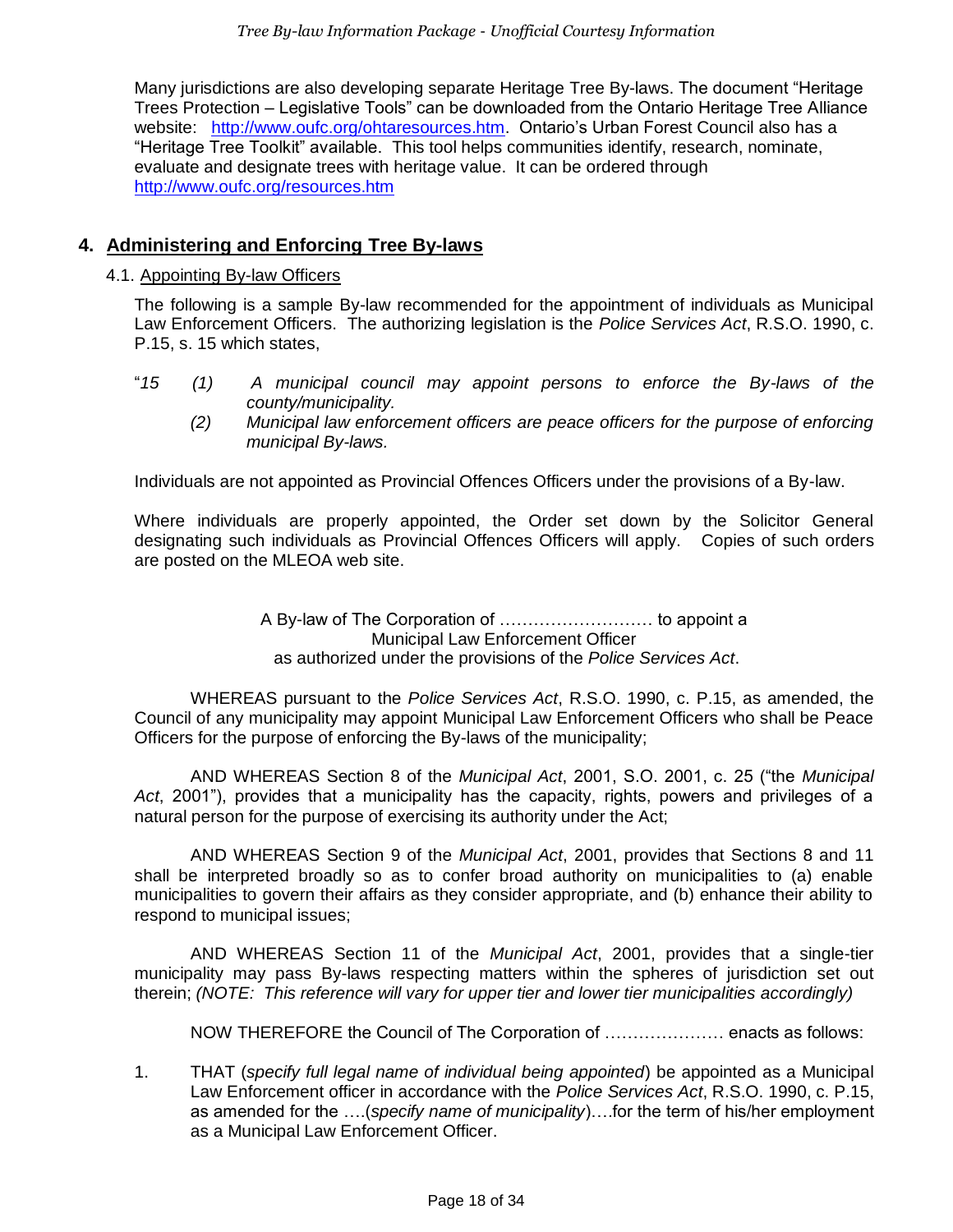2. THAT this By-law shall come into force and have effect immediately upon the final passing thereof.

READ a first, second, third time and finally passed this ……day of ………, 20XX…

MAYOR

\_\_\_\_\_\_\_\_\_\_\_\_\_\_\_\_\_\_\_\_\_\_\_\_

\_\_\_\_\_\_\_\_\_\_\_\_\_\_\_\_\_\_\_\_\_\_\_\_ **CLERK** 

#### 4.2. The Value of a local Annual Tree Protection Meeting

The value of an Annual Tree Protection public meeting can not be understated. When by-laws are set but not enforced or publicized, rumours and confusion are sure to persist. Annual meetings will refresh the importance of trees, clarify tree protection details, bring the public and professionals together, and reduce the tendency for the public and professionals to drift away from tree protection standards.

The public and professionals have basic notions regarding the protection of trees, but planning and implementing tree protection measures are often overlooked or ineffective. Providing a public forum where these details can be revealed and developed regularly is very important.

Tree protection standards and details may be published and readily available, but face-to-face contact with municipal staff and explanation of the rules will help ensure adherence and understanding of their purpose and importance. It is important to emphasize the importance that trees have to the public. Tree by-laws are not put in place to collect additional tax revenue or provide another layer of inconvenient red tape to urban development. Trees make a significant impact on the public everyday - this message is more easily conveyed in personal one-on-one settings. Trees are important to people, that is why Tree By-laws are in place.

Whether the meetings are segregated public and professional or mixed, is important to listen and address concerns of the public and use them to continually improve and address operational issues and problems that may be affecting tree protection. Receiving single complaints may not catch systemic problems that the public or professionals are frequently experiencing; a forum for group discussion can highlight group problems, and may also assist in providing suggested solutions.

If there is no regular effort put into publicly addressing the issues of tree protection, there may be a tendency for rumour and fallacy to work its way into standard process and move away from the original intent of the Tree By-law. Annual meetings can help focus the public, professionals, and staff to stay on target and not become distracted by side-line or process issues.

Finally, an Annual Tree Protection Meeting is an excellent opportunity to celebrate the benefits of trees. Trees aren't just about another by-law, obstacles, cost, or inconvenience. They are a great benefit to our urban environments and deserve the positive recognition!

#### 4.3. Using Tickets For By-Law Infractions

For minor offences, the ability to issue tickets rather than the more onerous process of charging a person (under Part 3) has become a very useful tool in some municipalities.

The process to develop tickets for those that are not familiar with it is found in the Ministry of the Attorney General's document "*SET FINE "HOW TO" MANUAL".* It can be obtained from Kerry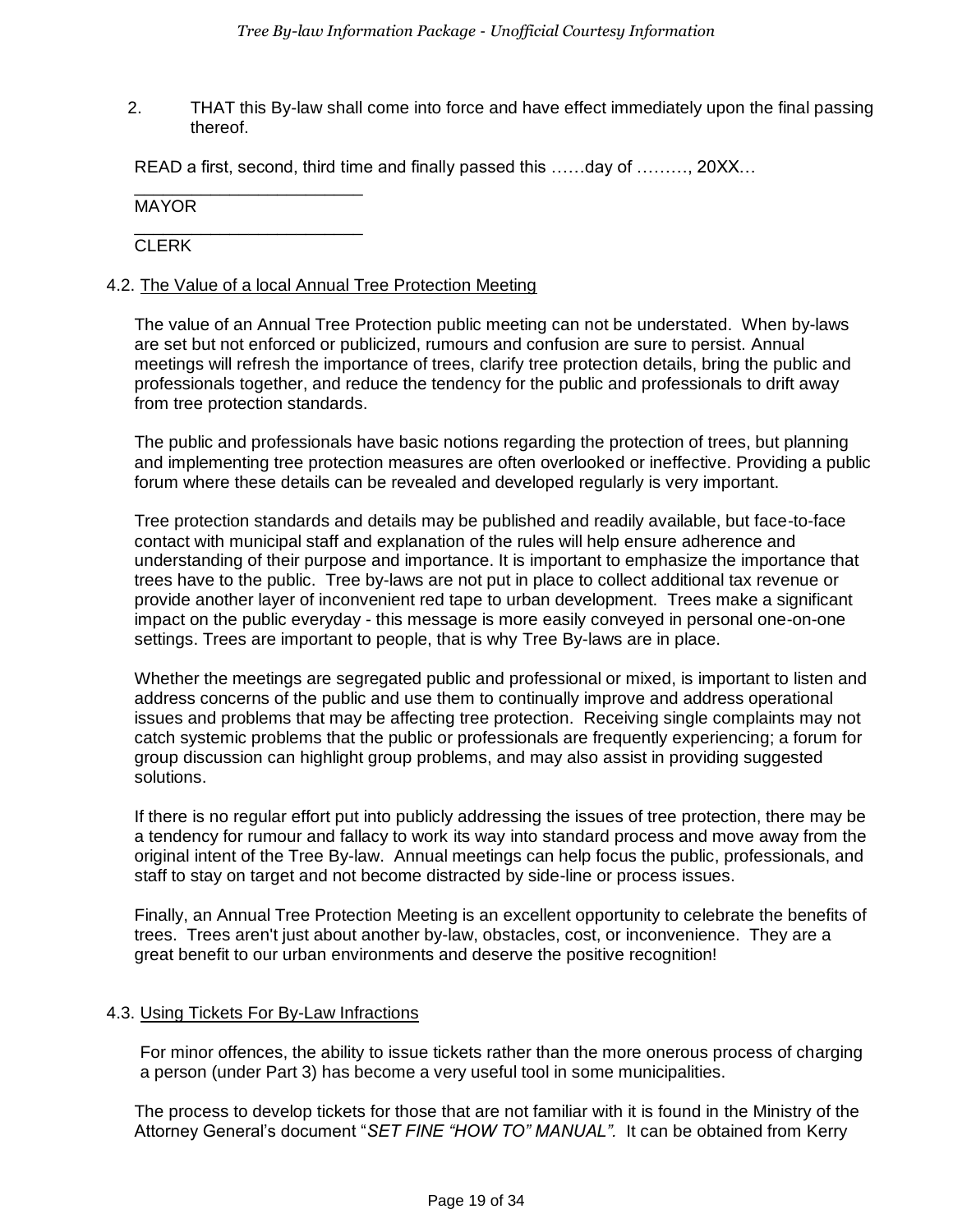Lee Thompson, Crown Counsel with the Ministry of the Attorney General, Crown Law Office - Criminal at 720 Bay Street,  $10^{th}$  Floor Toronto, ON M5G 2K1 (416) 326-1831.

| <b>Item</b> | <b>Short Form Wording</b>                                                           | <b>Offence Creating</b><br>Provision or Defining<br><b>Offence</b> | Fine                    |
|-------------|-------------------------------------------------------------------------------------|--------------------------------------------------------------------|-------------------------|
|             | Harvest Tree in designated area<br>without Permit                                   | Section 3(1)                                                       | \$1000 for all offences |
| 2           | Harvest Tree in designated area in<br>contravention of conditions of Permit         | 3(2)                                                               |                         |
| 3           | Harvest Tree in Provincially Significant<br>Wetland                                 | 3(3)                                                               |                         |
| 4           | Harvest Tree in Area of Natural or<br>Scientific Interest                           | 3(3)                                                               |                         |
| 5           | Harvest Tree in designated area<br>reducing Basal Area below permitted<br>threshold | 3(4)                                                               |                         |
| 6           | Harvest Tree in designated area within<br>15 metres of public road                  | 3(5)                                                               |                         |

Table #1: Sample of short form wording.

#### 4.4. Working With Developers And The Development Process

The protection of trees during development is usually achieved during the Subdivision or Site Plan application review processes which provide the opportunity to ensure the protection of suitable existing trees and the enhancement of the Municipality's tree canopy. Trees on or adjacent to sites subject to Building Permits and Site Alteration Permit processes are also subject to the permitting process through a Tree By-law. This section provides information on how the Municipality should work with developers and consulting arborists through the development process (subdivided into phases), to minimize the impact of the development on trees for retention.

Below is an example. It is the process followed by the Town of Richmond Hill.

#### 4.4.1. Planning Phase:

#### Municipality's expectation

A preliminary tree evaluation needs to be completed to identify which trees are worthy of retention in their own right, without regard to the proposals of the site. Existing grade variations should be identified. This initial inventory of trees may also identify trees that may be suitable for relocation, including potential destination of the trees, either elsewhere on the property, or potentially onto other property owned by the Owner or the Municipality.

Trees worthy of retention should have minimum protections zones calculated and shown on a plan to be used as consideration for design constraints. Protection zones should be calculated using 30cm radius for every 2.5cm diameter at breast height (DBH), as a minimum standard.

## The Developer's/Arborist's role

The Developer/Arborist should prepare plans showing trees numbered, and these numbers cross referenced to tree tags on the site and an assessment table, including species, size, condition and pre-development recommendation for work on the trees (no tags for trees subject to the *Endangered Species Act* 2007). For forested sites the Ontario Ministry of Natural Resources (OMNR) forest inventory resource mapping may be used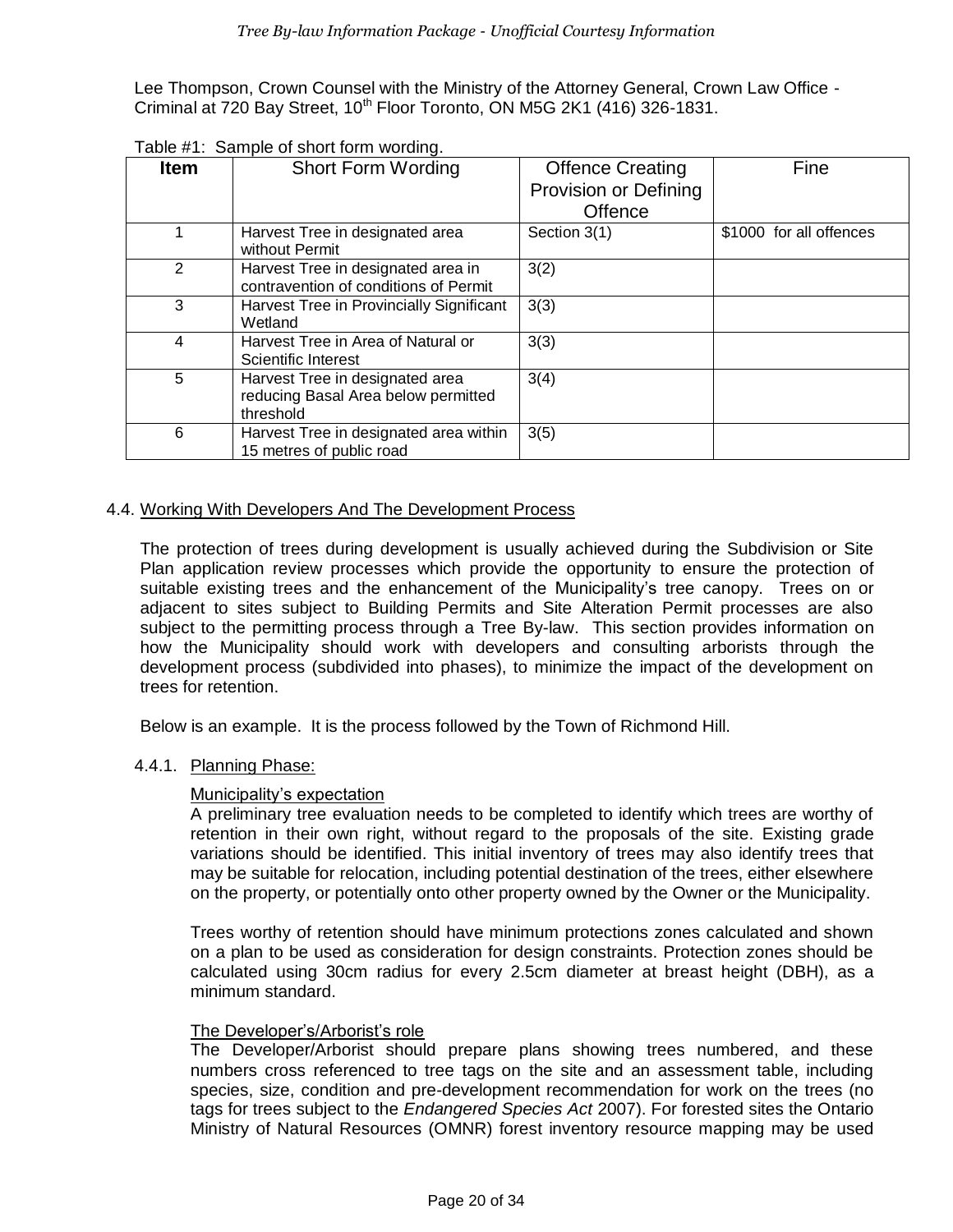(species breakdown based on percentages) for preliminary information to be reviewed as more details become available affecting the trees. Other information should be included such as recommendations for preservation or removal based on condition. Possible work to be carried out on retained trees should be identified, i.e. pruning deadwood, etc.

Plans should also identify trees on neighbouring property within 6m of the boundary and should also identify trees of any size that are subject to the *Endangered Species Act* 2007.

#### 4.4.2. Design Phase:

#### Municipality's expectation

Trees worthy of retention should be used as consideration for design constraints, i.e. the developer has used the Arborist report to help formulate a design that protects as many trees as possible that are worthy of preservation.

Revised tree preservation/tree relocation plan including the timing schedule for activities with documentation of site visits by Arborist for future reference should be provided.

Once the final design and tree preservation plan are approved by the Municipality a valuation of trees to be retained may be required. The consultant Arborist can provide this valuation. This valuation may be used to establish the amount of any securities to be taken for tree preservation.

#### The developer's/arborist's role

The Arborist should advise the design team on impact of suggested designs on the viability of retaining trees, including grading and soil storage, construction access and vehicle maneuvering, servicing and drainage implications, height restrictions, materials (including fuel) storage, etc.

Preliminary design plans with grading plans and servicing as available should be circulated to the Arborist for comment and direction on changes required to ensure tree preservation.

The Arborist should advise the design team on protection of trees on neighbouring property by identifying Tree Protection Zones (TPZ). TPZ will be used as consideration during design constraints. Specifications will be provided for TPZ with proposed pruning or other work as needed based on the location of buildings and services. The developer is required to notify adjacent property owners of intended work and seek cooperation in advance of work carried out. The Municipality may require written confirmation from adjacent property owners of their agreement to works that may injure or destroy their trees.

The Arborist can advise on soil mitigation, irrigation, pre-emptive pruning, tree protection fencing and sediment control fencing.

The Arborist should provide information on which Plans, Plan numbers and revisions of Developers plans were used in the Tree Preservation plan submission

#### 4.4.3. Pre-Construction Phase:

#### Municipality's expectation

Determine TPZ layout and timing of installation/tree relocation, installation of TPZ signage on TPZ fencing, with contact details for the Arborist and details of the valuation of the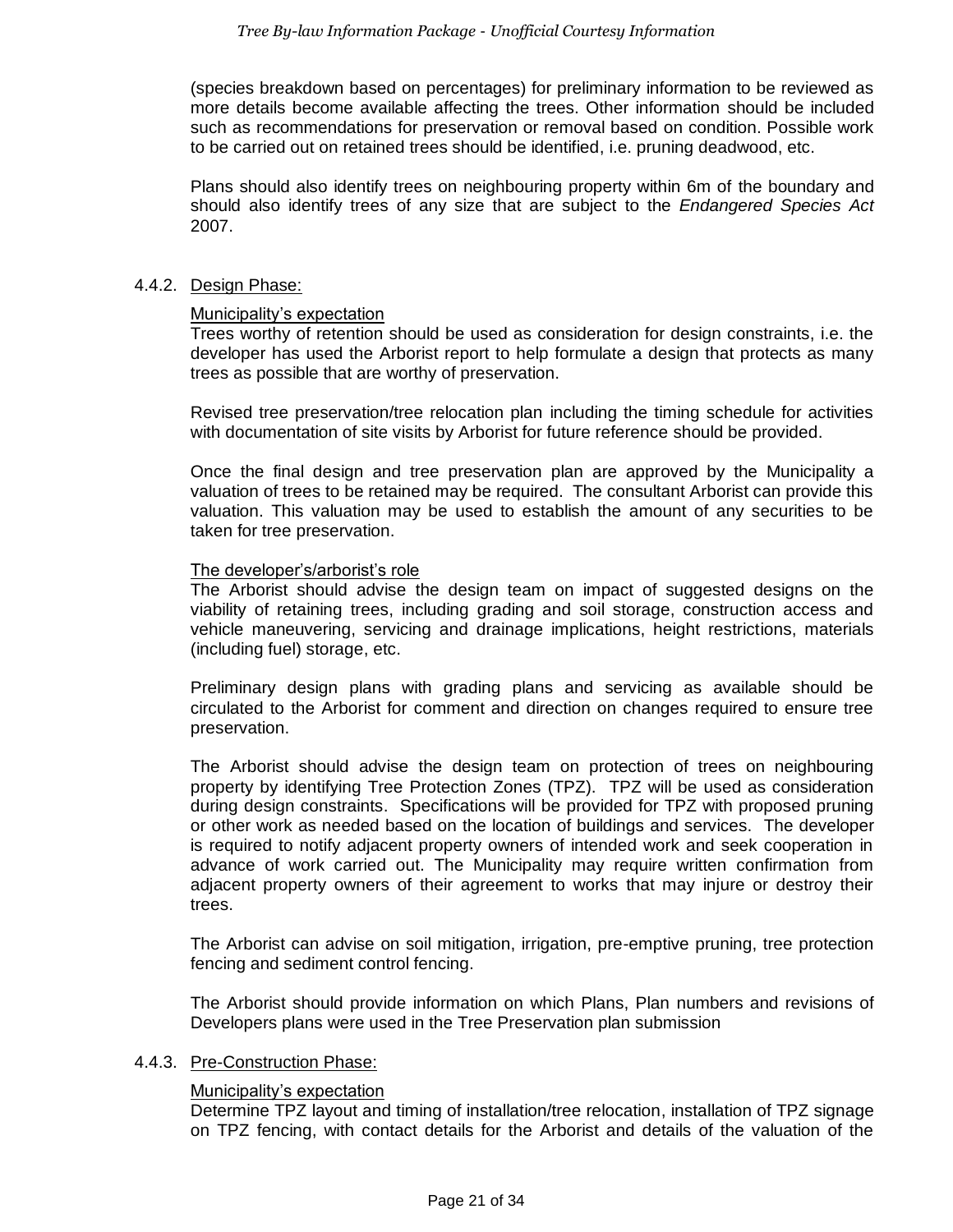trees. The Municipality may take securities against preservation of the trees agreed for retention. These securities would be based on the valuations agreed to above.

#### The developer's/arborist's role

Set up meeting with Municipality's representatives to approve location of tree preservation fencing. Stake out and install tree protection fencing / sediment control fencing. Install TPZ signage on TPZ fencing, with contact details for the Arborist and details of the valuation of the trees. The Arborist is to advise the Municipal contact when work is complete. The Municipality representative may visit the site to validate this. Trees not identified for retention as shown on the approved tree preservation plan may be removed. There must be compliance with *Migratory Birds Convention Act, 1994*.

#### 4.4.4. Construction Phase:

#### Municipality's expectation

All measures to protect and preserve existing trees are maintained and in good working condition to ensure their health and survival. Non compliance with tree preservation may be dealt with through the Site Plan / Subdivision process (stop work orders / non release of securities) if the development is subject to those processes, or through a Tree By-law if that is felt to be more appropriate, or if the development is subject to Building Permit or Site Alteration Permit only.

#### The developer's/arborist's role

The Arborist is to record all site visits and verification of tree protection/tree relocation effective during all phases of construction for future reference. The Developer/Arborist is to contact the Municipality if there is any non conformity with the approved tree preservation plans or if they have suggestions, corrections or mitigation recommendations. A site meeting may be required to provide direction with the developer's representative and Arborist to resolve issues. Work is to be scheduled as needed for corrective pruning, aeration, bark tracing, etc.

The Arborist is to visit the site as required to monitor construction impacts or as requested if unforeseen events necessitate it.

The Arborist is to certify that tree protection measures have been implemented throughout the project in accordance with their recommendations.

#### 4.4.5. Post Construction Phase: The developer's/arborist's role

Prior to TPZ fencing being removed and final grading, the Arborist is to undertake site review to determine if there are any issues related to the trees. Any tree work needed at this stage is to occur before final grading to allow for easier access, pre sod. The Arborist and developers representative are to direct the contractor who is responsible for final grading and sodding/seeding about how to minimize impacts on protected trees.

Relocated trees are to be assessed and maintenance work done as needed. The Arborist is to undertake post construction mitigation in accordance with their recommendations, such as remedial pruning, irrigation, deep root feeding, TPZ barriers/fencing removal, etc.

The Arborist is to continue monitoring the health of the trees post construction and make recommendations for ongoing work to mitigate the stress from construction on the trees. This is recommended for 3 years post construction.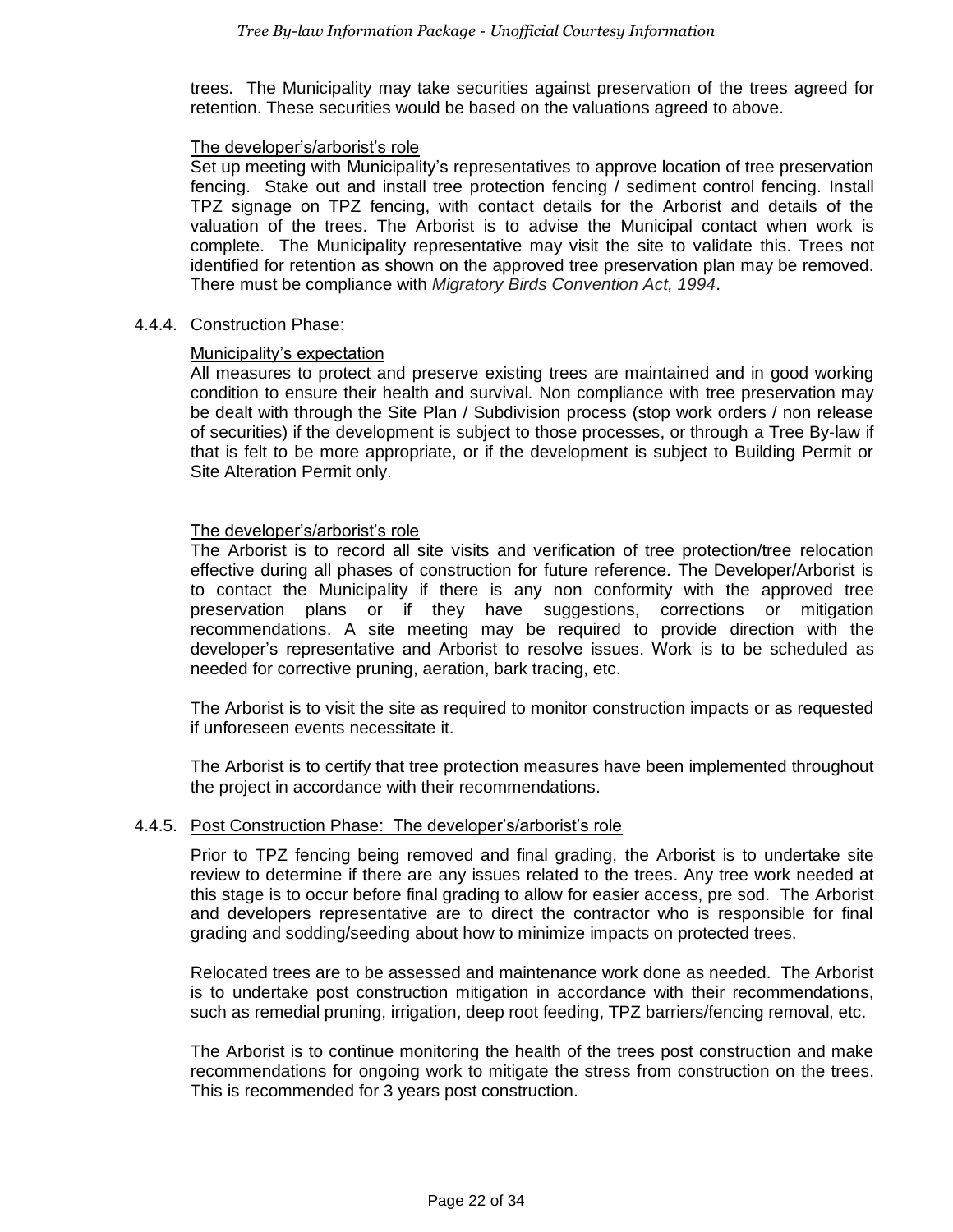At Assumption Application (for subdivisions), the Arborist is to visit the site to assess the trees and note any changes since previous visits. If there is significant alteration to grades or damage to trees the Arborist is to contact the Municipality for further review and direction.

During the assumption period the Arborist is to visit the site at least twice during the growing season until End of Maintenance or Final Landscape Letter of credit release to determine if any changes to the health of the trees is occurring and provide direction on measures to reduce tree mortality. Meetings are to take place with the developers' representative, Arborist and the Municipality to take appropriate measures at developers cost to address the issues that are raised.

At the end of the Maintenance Application by the Developer the Arborist is to visit the site and identify tree health issues if any and make arrangements for appropriate action at the developer's expense. The Arborist is to sign off on the completion of tree protection process prior to the submission of the report to Council. At this point there may be a request for release of any securities (site plan) that may have been taken. Arborist is to visit the site and certify to the Municipality that all tree protection measures were installed and maintained throughout the entire project, and that any works proposed in the approved arborist report, were correctly undertaken.

Notes by the Arborist for each interaction, regarding issues, are to be documented in one package/location for further reference. Any tagging is to be removed at end of the maintenance stage when directed by the Municipality.

#### 4.4.6. Other things to consider:

Trees listed on the *Endangered Species Act 2007* are protected at any size, and destruction of these species is subject to severe penalties.

The Municipality's public Tree By-law protects trees within the Town's Public Road Allowances

*Migratory Birds Convention Act, 1994* may restrict the timing of tree removals.

The *Planning Act* allows Municipalities to impose conditions on Site plan control area; "As a condition to the approval of the plans and drawings referred to in subsection (4), a municipality may require the owner of the land to (a) provide to the satisfaction of and at no expense to the municipality any or all of the following: 6. Walls, fences, hedges, trees, shrubs or other groundcover or facilities for the landscaping of the lands or the protection of adjoining lands."

The *Planning Act* also allows Municipalities to impose conditions on Zoning by-laws; Committee of adjustment and Subdivision of Land applications. These conditions can include tree protection.

## 4.5. Form Templates and Other Information

#### 4.5.1. Application for a Tree PERMIT to Destroy or Injure trees

The following suggestions are provided as a guide to assist municipalities in developing their application form. Make sure it is consistent with the by-law and consistent with the terms in the by-law.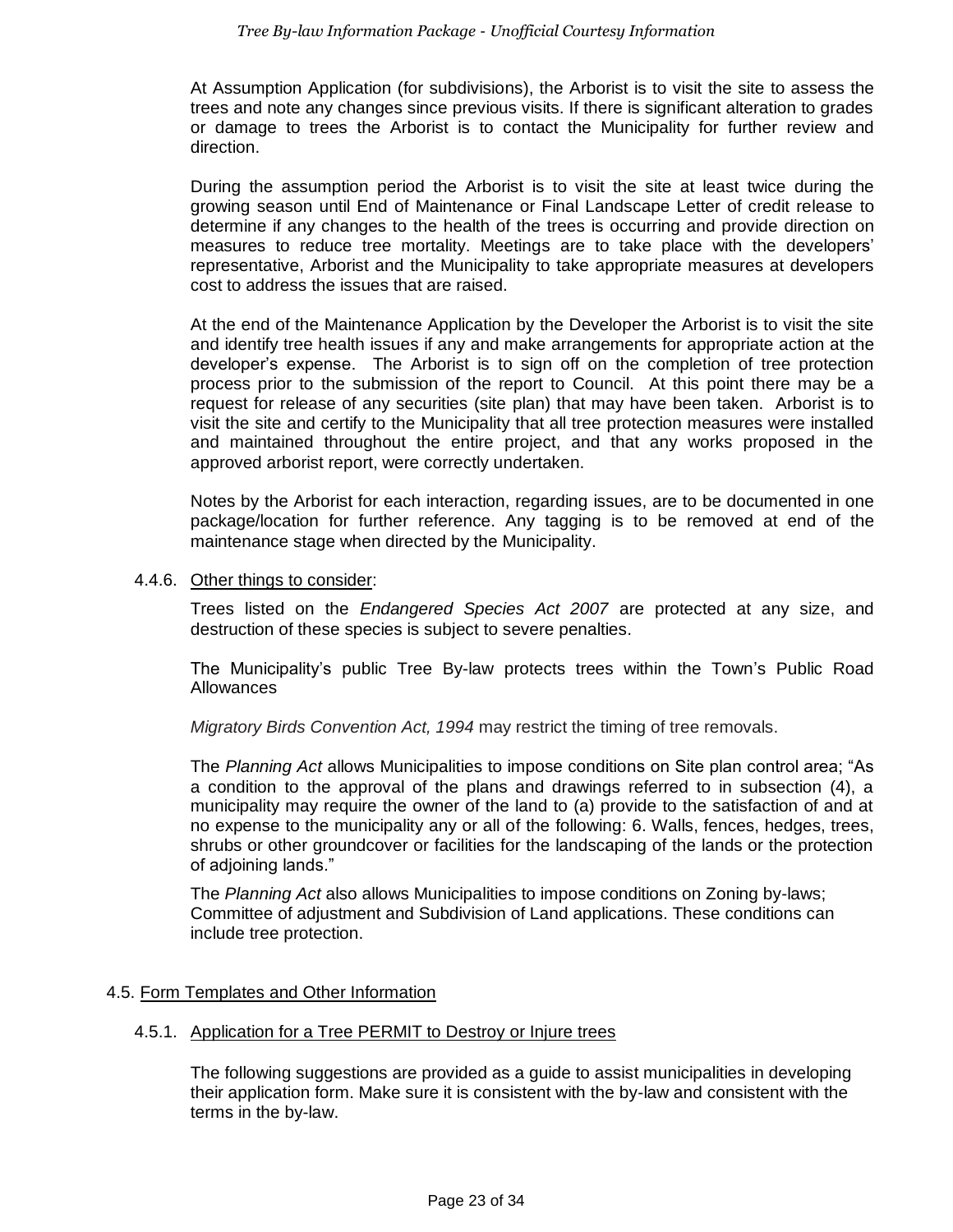- **Filing date**
- Landowner information: name, address, phone number, e-mail address
- Applicant: name, address, phone number, e-mail address if different from the owner
- Person or Company undertaking the work: name, address, phone number, e-mail address
- Property Description: Municipal Address, legal description, roll number
- A key map showing the location of the property
- A detailed map showing the property boundaries, vegetation type boundaries, adjacent property vegetation, fences, roads, trails, utility lines, windbreaks, watercourses, grass fields, railways, open areas, buildings, bridges, quarries, dams, treed floods or swamps, brush, marshes, debris piles, shallow rocky areas, orchards, hazard areas, developed agricultural lands, plantations, wetlands, topography, wooded areas and vegetation to be retained and removed. OR
- A Tree Protection Plan approved by an Arborist. The application should indicate in what circumstances an approved Tree Protection Plan is required
- Description of proposal: Size of area to be cut, number of trees to be removed, description of trees, plans to replant.
- List any additional applications affecting the subject property
- List any cultural or natural heritage features located on or adjacent to the subject property
- Signature of landowner and person undertaking the work
- Reference to the by-law
- Estimated start date and completion date
- Required application fee attached
- Additional information and instructions to the applicant such as when to expect a decision regarding their application, written consent of adjacent owners where trees to be cut straddle the property line,

For the benefit of the landowner, the application and permit may note that if the property is enrolled in the Conservation Land Tax Incentive Program (CLTIP) the landowner should contact the Ministry of Natural Resources CLTIP program administrator prior to engaging in management activities.

For the benefit of the landowner, the application and the permit could note and remind landowners that the issuance of a Tree Permit does not relieve them from any responsibilities under other legislation. There are many provincial and federal pieces of legislation that could affect tree removal or harvesting operations such as *Endangered Species Act, Fish & Wildlife Conservation Act, Migratory Birds Convention Act, Fisheries Act, Trespass to Property Act, Highway Traffic Act,* Ministry of Labour regulations, etc.

#### 4.5.2. Application Fees

The *Municipal Act* allows fees to be charged on a full cost recovery basis so that the administrative costs of the application are entirely borne by the applicant.

The fee structure may therefore also be used as an incentive or disincentive. As an incentive to carry out Good Forestry Practices, consider charging less or nothing for a Good Forestry Practices Permit and more for a Circumference Limit Permit.

Some municipalities may also wish to consider no fees in any case as these by-laws can be considered for the greater good of the rate payers of the county/municipality. Various application fee schedules have been developed. There are various options and examples of fee schedules. Here are a few examples: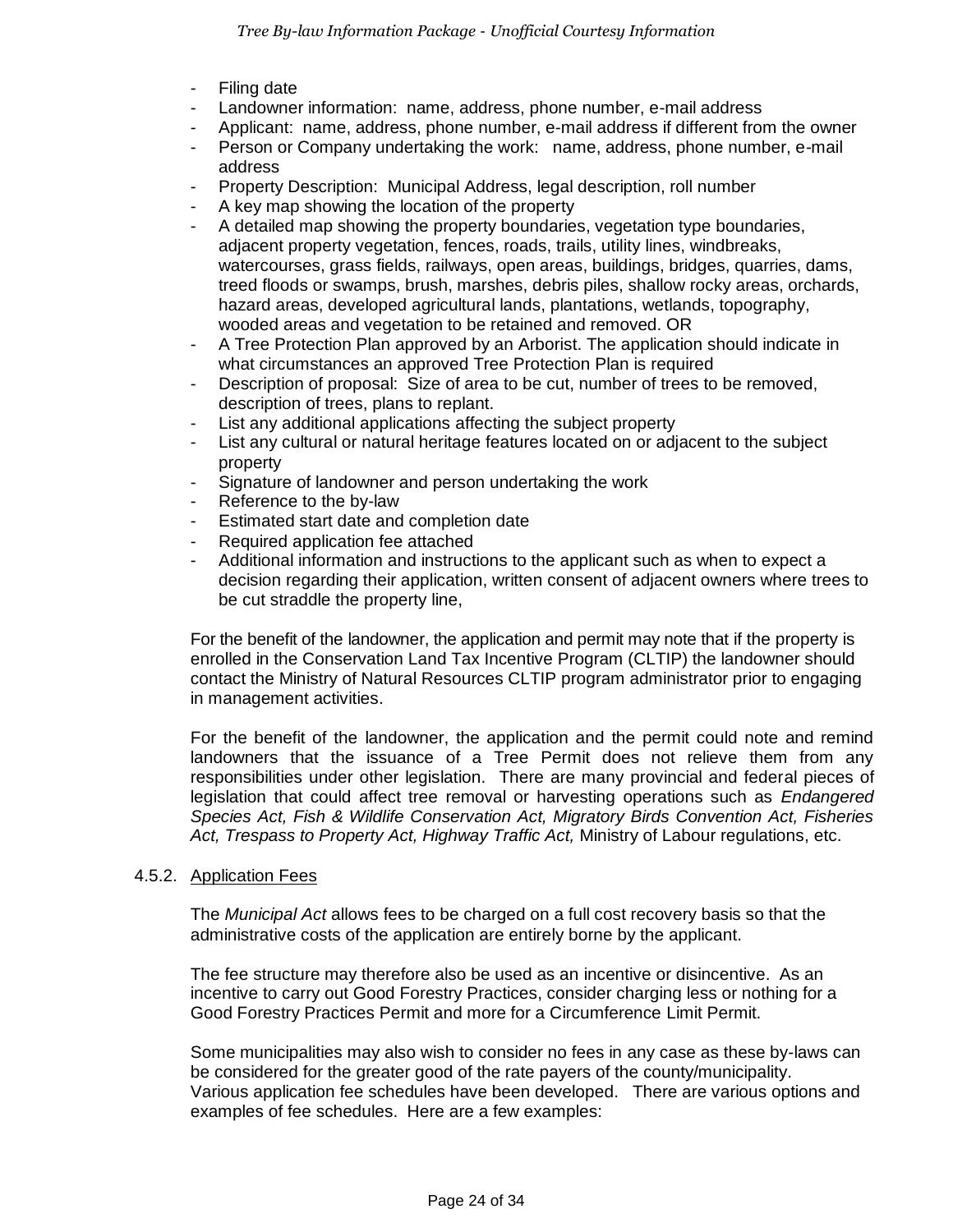#### Example #1:

"Application Fees shall be paid to the Municipality at the time of application for a Tree Permit in accordance with the fees set by the Municipal By-law No\_ "A Bylaw to Establish Fees and Charges to be Collected by the Municipality", as amended."

#### Example #2

"\$250 per application"

#### Example #3

| "No Fee | 1-4 trees to be removed |
|---------|-------------------------|
| \$200   | 5 or more trees         |
| \$500   | 10 or more trees"       |

## Example #4

"No Fee 1-4 trees between 20cm and 76 cm \$200 per tree 5 or more trees between 20cm and 76 cm \$500 per tree Any tree over 76 cm \$200 Appeals"

#### Example #5

"\$100 per tree Applications to Injure or remove trees not associated with construction related activity

\$300 per tree Applications to Injure or remove trees associated with activity such as building, demolition, excavation, boring, placement of fill or surface treatment, storage of construction materials or equipment, storage of soil, construction waste or debris, movement of vehicles and equipment."

## Example #6

"A cap or per acre/hectare fee for woodlands."

## 4.5.3. Tree Protection Plan Guidelines

The following are suggestions on what should be included in Tree Protection Plan Guidelines:

- Describe the purpose of the guidelines
- Describe the importance of protecting vegetation cover
- Indicate what qualifications are required to prepare such a Plan
- Outline the circumstances when such a Plan needs to be prepared.
- Require that prior to submission; the plan must be approved by an Arborist.
- Note that the Plan must be completed to the satisfaction of the By-law Administrator.
- Describe the format in which the Plan should be submitted i.e. paper, electronic, # of copies, etc.
- The Guide should require all plans to include:
	- Administrative Information
		- o The owners name, address and telephone number
		- $\circ$  The applicants name, address, and telephone number if different from the owner.
		- o The plan writers name, address and telephone number
		- o The contractors name address and telephone number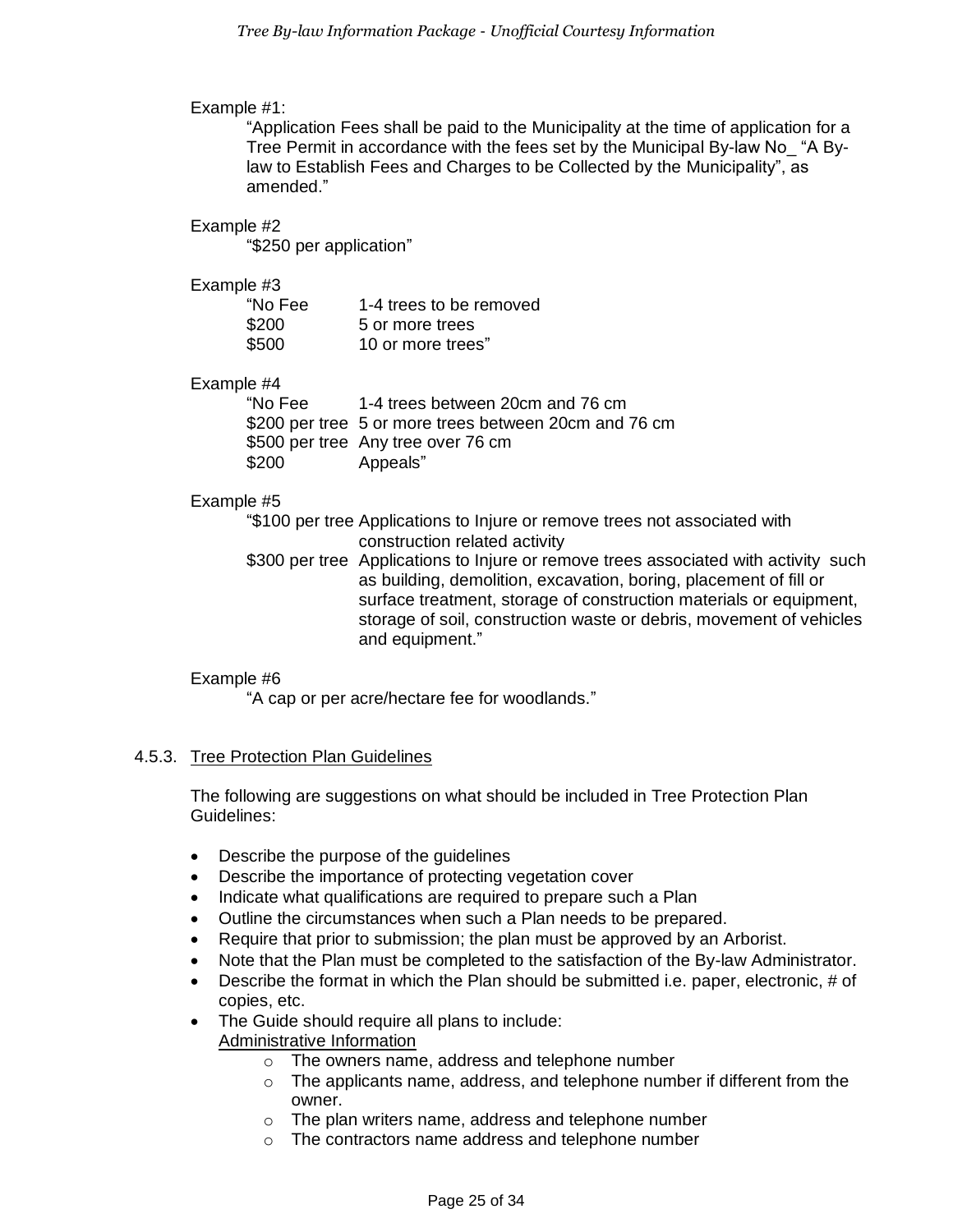- o The municipal address and legal description of the land
- $\circ$  The purpose for which the Plan is being prepared

## Property Information

- o Property Location
- $\circ$  An inventory of all trees currently on the site, including species composition, size, age, and condition and health of trees.
- $\circ$  A description of the environmental value of the trees within the site and their ecological function, including their context within the surrounding landscape such as specimen trees, species at risk and their habitat, presence of rare communities, etc.
- $\circ$  A map that shows aerial photography, current vegetation, existing buildings and impervious surfaces, surface water features, steep slopes, wetlands, woodlands, valued woodlots, high quality trees, rare communities, species at risk, greenspace linkages, roads and standard mapping elements such as a north arrow, scale, date and legend.
- o Map that shows proposed development and conserved vegetation
- $\circ$  Identify the vegetation that will be retained and describe why it has been chosen for retention.
- $\circ$  Tree removal plans and any other activities planned that could injure trees with a schedule of proposed works, including the start and end dates.

## 4.5.4. Notice of Tree Removal

A Notice of Tree Removal should include:

- The Permit number
- Reference to By-law
- Property Location Description
- Municipal By-law Administrator's Contact name and number

The Notice may also include:

- Contractor name, phone number
- Owner
- Statement not to enter the property during Operations.

## 4.5.5. Order to Discontinue Activity

An Order to Discontinue Activity may include the following:

- A statement "YOU ARE HEREBY DIRECTED AND ORDERED TO forthwith stop, halt, cease, and desist from any and all works associated with the Destruction of Trees or removal thereof from those lands comprising;"
- Municipal Address
- Legal Description of the Property including LOT, CONCESSION, MUNICIPALITY
- Identified Owner / Individual Responsible For Destruction or Injury of Trees
- Description of Infraction
- Date of Inspection
- **•** Effective Order Date (from and to).
- Signature of the Officer
- Date
- Clause stating "Pursuant to By-law {insert No.} Section \_\_ Where the person to whom the Order is directed has been served in accordance with this By-law is not satisfied with the terms of the Order, the person may appeal to Council within 30 days after the date of the Order."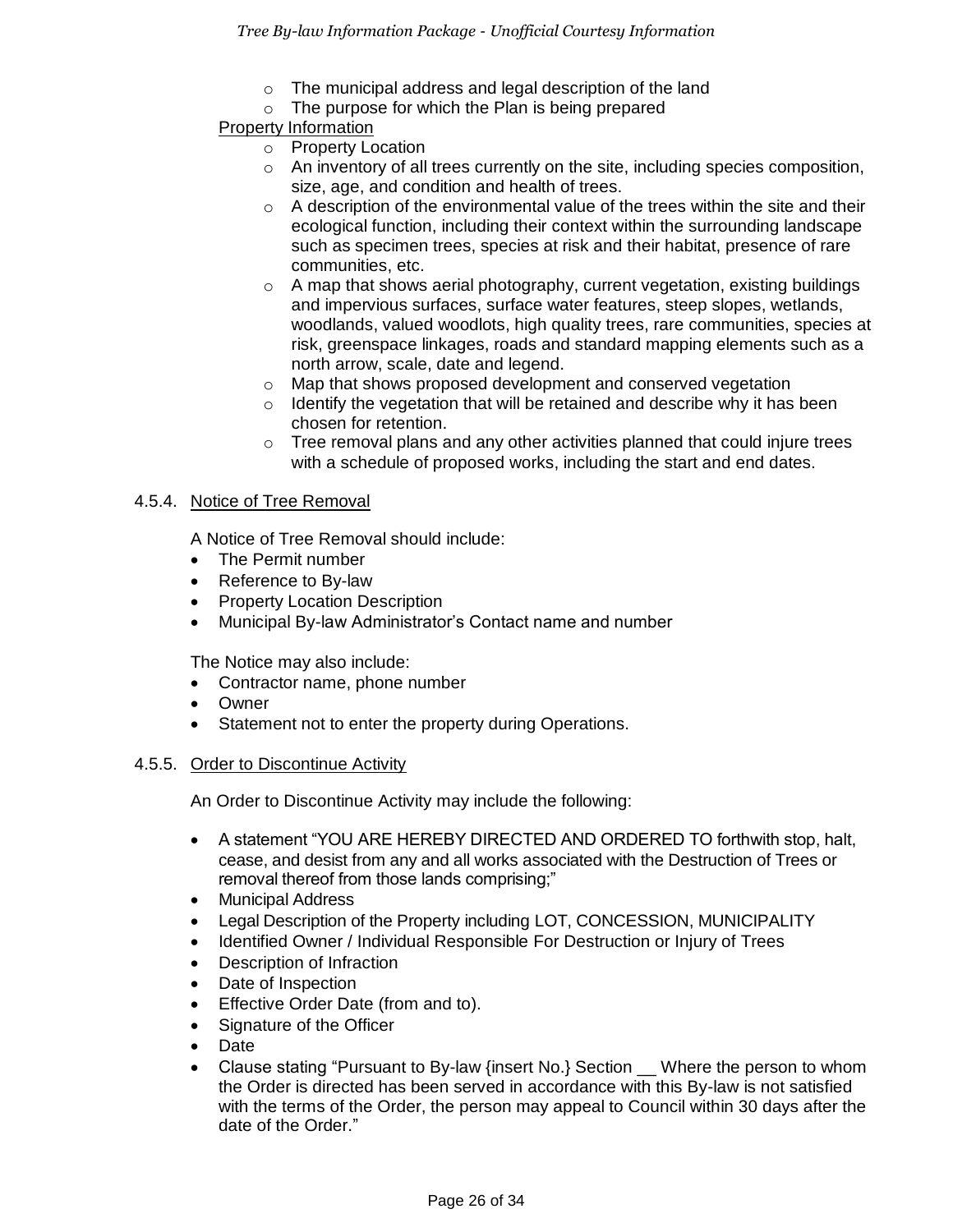By-law Administrator's Contact Information

## <span id="page-26-0"></span>**5. Factors Contributing to Successful Tree By-laws**

There are many elements of a successful by-law. These include:

- Recognition and identification of the need for a by-law;
- Public participation and support for a by-law;
- A well researched and well written by-law including a review of other recent Tree Bylaws;
- A Tree By-law that is easily understood by the public, the landowners, elected officials, the forest or industry and arboricultural professionals;
- Commitment of municipal council and support for the administration of the Tree Bylaw;
- Commitment to maintaining appropriately trained by-law officers that understand forestry, know how to conduct a thorough investigation and gather evidence to achieve success in prosecution;
- Sufficient support to administer the Tree By-law;
- Penalties that are viewed as sufficient deterrents;
- Commitment to consistent and fair enforcement, and being prepared to pursue litigation; and
- A supporting education / information effort marketing and advertising of the Tree By-Law.
- Municipalities should be committed to;
	- developing a well written and enforceable Tree By-law;
	- administering the Tree By-law with appropriate staffing;
	- to enforcing the Tree By-law by employing a trained by-law Officer;
	- use Tree By-law as a tool to emphasize education and relationship building; and
	- prosecuting if necessary.

When a charge needs to be laid, the municipality must follow through with fines or prosecution to show that it's serious about the protection of their forests. The Tree By-law is at its best when used to educate and change attitude and behaviour for the benefit of everyone.

## 5.1. Using a Tree By-law as an Educational Tool

Tree By-laws are best used as an education and relationship building tool with Tree By-law officers working with loggers, developers and landowners to educate them about how good forestry and good arboricultural practices will benefit them, and how to implement good forestry and good arboricultural practices. Charges and prosecutions should be used only as a last resort when there is intention to carry out indiscriminate harvesting and to demonstrate that forest protection is a serious matter.

Loggers: With the help of a knowledgeable by-law officer committed to educating, loggers will learn more about good forestry practices and will see the benefit of learning more. They may be convinced to participate in the provincial tree marking course and other courses to learn more about silviculture prescriptions, tree marking, logging damage and sustainable forest management.

The community will learn about the many benefits of Tree By-laws and sustainable forest management during open houses and public meetings especially during by-law development. They will call and ask questions about logging when they see it occurring, providing more opportunities to educate them about forestry practices.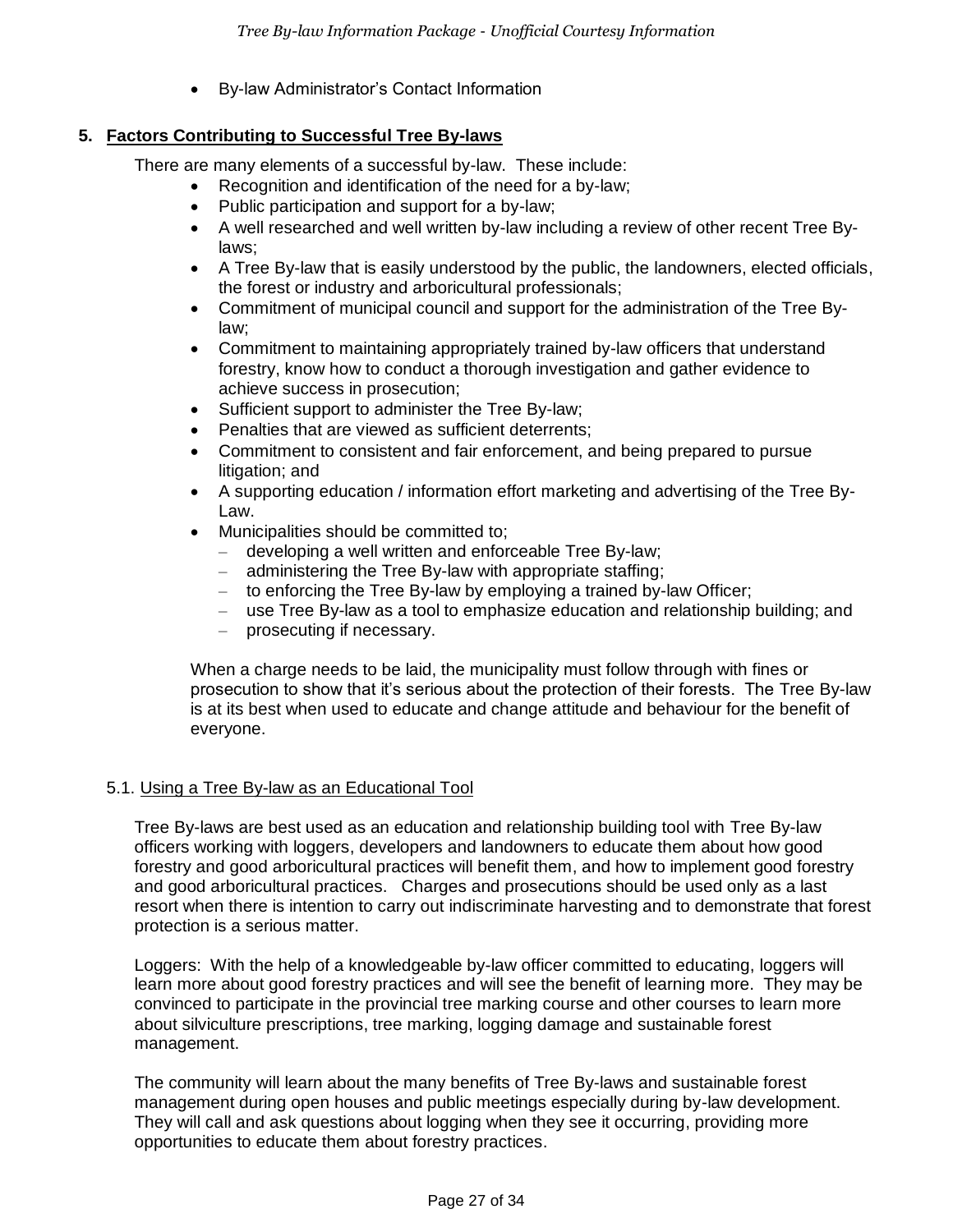Landowners will learn as they go through the process of applying for a permit and working with forestry professionals in the management of their forest. They will more likely attend Woodlot Conferences and other Stewardship Opportunities.

#### 5.2. A Pamphlet

It is advisable that the municipality, city or town prepare and widely distribute a pamphlet outlining, in plain language:

- the purpose of the by-law;
- the benefits of the by-law, including the public benefit of private forests and urban tree cover;
- good and bad forestry and arboriculture practices;
- what a landowner can and can't do under the by-law i.e. plain language interpretation of the By-law; and
- who to contact for more information.

#### 5.3. Public Input

The support of the public is critical to the success of a Tree By-law. A public input process should be used throughout the entire process of developing the by-law. The process should include initial public comment on the concept of a by-law or its revisions. The public should be involved in the review of any draft and final draft. Care will be needed to consider or incorporate a broad range of informed views on the subject.

It should be noted that the *Municipal Act* does not require public consultation for the passing of a Tree By-law. Public consultation is usually done to obtain support for the by-law, and to ensure that the by-law reflects the specific issues present in the community. However, municipalities should be aware that once public consultation on a Tree By-law begins, especially where there is not an existing Tree By-law in place, there may be an increase in tree removal in the community as some property owners will not want to be required to comply with additional regulations related to trees on their properties. Some municipalities have passed a Tree By-law without public consultation, and then committed to a one year period of monitoring and public input, after which amendments may be made to improve the by-law. This option permits the municipality to both protect its tree coverage and respond to public concerns.

By-laws work best where there is a community interest or concern in maintaining the forest cover on the landscape and/or ensuring that good forestry practices are used.

Where there is no existing Tree By-law prior to initial discussion about a Tree By-law, the municipality runs risk of woodlots being liquidated in anticipation of a new Tree By-law. Some municipalities put in a temporary by-law and then do public consultation to refine it later.

## 5.4. Competency of Tree By-law Officers

Municipalities hiring staff to enforce Tree By-laws are strongly encouraged to seek people with qualifications equivalent to either a Registered Professional Forester, a Bachelor of Science in Forestry, or a College Certificate as a Forest Technician. Or, in the case Tree Conservation Bylaws, an expert in the care and maintenance of trees such as an arborist certified by the Ontario Ministry of Training, Colleges and Universities or the International Society of Arboriculture, or an arborist registered with the American Society of Consulting Arborists.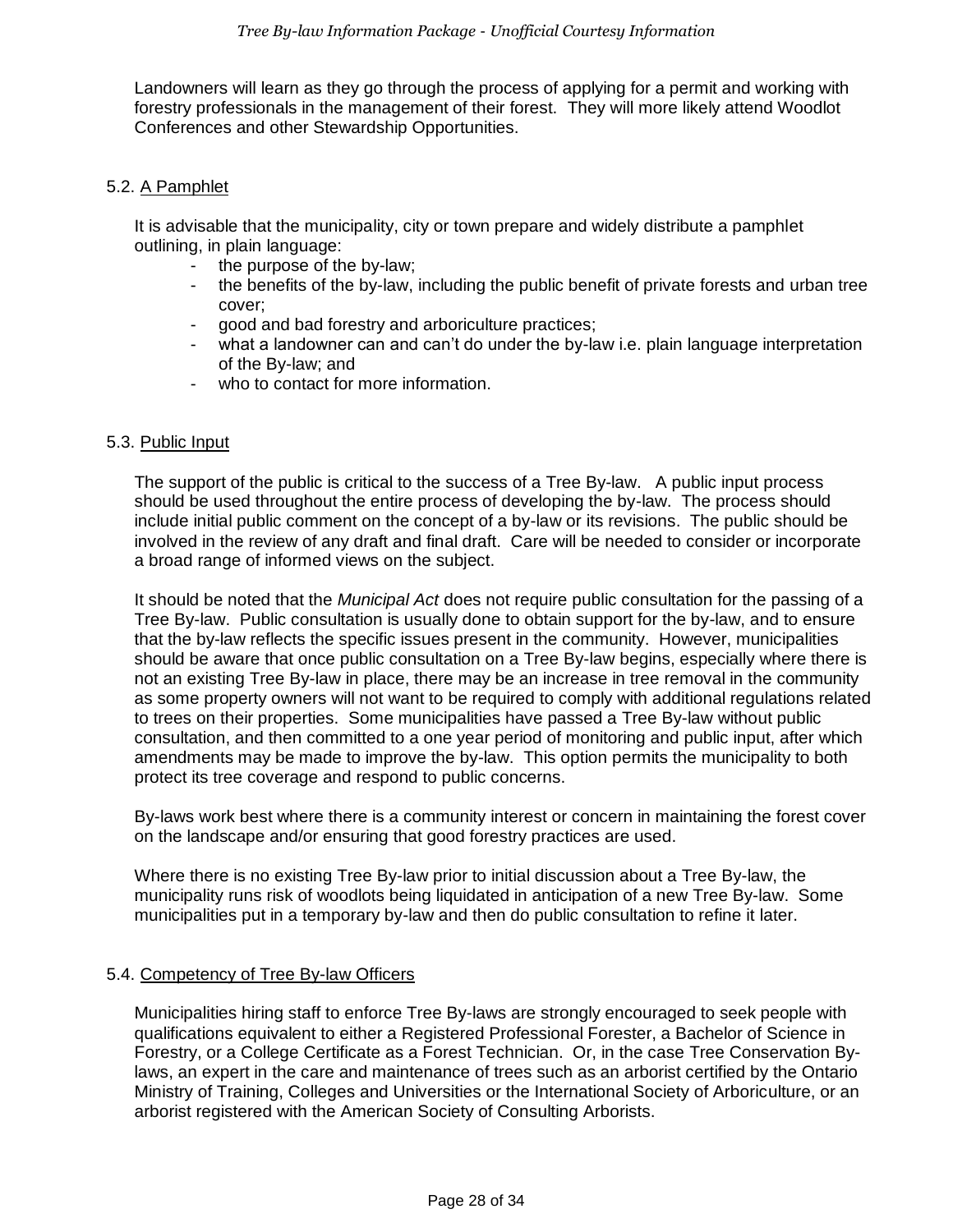It is very beneficial that these staff have a good understanding of forestry and urban forestry principles and dendrology. Experience or some education in law enforcement would also be an asset. These credentials will be invaluable during enforcement and the prosecution process.

The municipality should make a commitment to the training and upgrading of their Tree By-law Enforcement Officers. Staff already employed to enforce a Forest Conservation By-law, should receive the training as listed below. The basic Tree Marker Training Program and the By-law Officers Course are considered minimum training requirements.

- 1. The Ministry of Natural Resources "Tree Marker Training Program". (For dates and applications, contact Scott McPherson: 705-475-5571 Email: [scott.mcpherson@ontario.ca\)](mailto:scott.mcpherson@ontario.ca)
	- Level 1 Basic One Week Training Course in Dorset, Ontario
	- Level 2 Tree Marking Auditor Course How to carry out an audit of a tree marking job. Participants must be fully certified in both hardwood and conifer marking.

Level 3 – Prescription Writing Course – This course is conducted only occasionally. Experience is a prerequisite.

Refresher Modules are held across Ontario wherever a group agrees to host one.

- 2. The "By-law Officers Course" put on by the Municipal Law Enforcement Association covers things such as collection of evidence under the *Provincial Offences Act*, preparing evidence for court, and taking statements. One week course held in Gravenhurst Ontario (contact Debbie Callaghan (905) 832-2281 ext 8045).
- 3. Attend the Annual Forest Conservation By-law Meeting
- 4. Staff should also have a good understanding of the Managed Forest Tax Incentive Program. (contact: Rob Spence 705-755-3222; Email: [robert.spence@ontario.ca](mailto:robert.spence@ontario.ca) )

## <span id="page-28-0"></span>**6. Support and Information**

## 6.1. Ontario Ministry of Natural Resources (OMNR)

Provides district staff to assist in by-law development and enforcement

#### 6.2. Forest Conservation By-law Committee

- Has been in place for approx 15 years.
- Meets once or twice per year (or more depending on current issues) (either in person or via conference calls) to discuss and deal with issues relevant to Tree By-laws across Ontario.
- Will provide assistance to other municipalities if needed such as to discuss issues or review draft by-laws, etc.
- Encourages more effective and consistent application of forest conservation by-laws by having developed a Template by-law.
- Helps a voluntary host municipality put on an Annual Meeting for all forest conservation bylaw officers in Ontario to exchange information on things such as by-law development, best practices and enforcement challenges.
- Includes the Ontario Woodlot Association as a member and who have posted by-law information on [www.ontariowoodlot.com](http://www.ontariowoodlot.com/)
- Includes the Ontario Professional Foresters Association who participate to ensure the forestry profession and its legislation is appropriately represented.

## 6.3. Lower Tier Tree By-law Advisory Group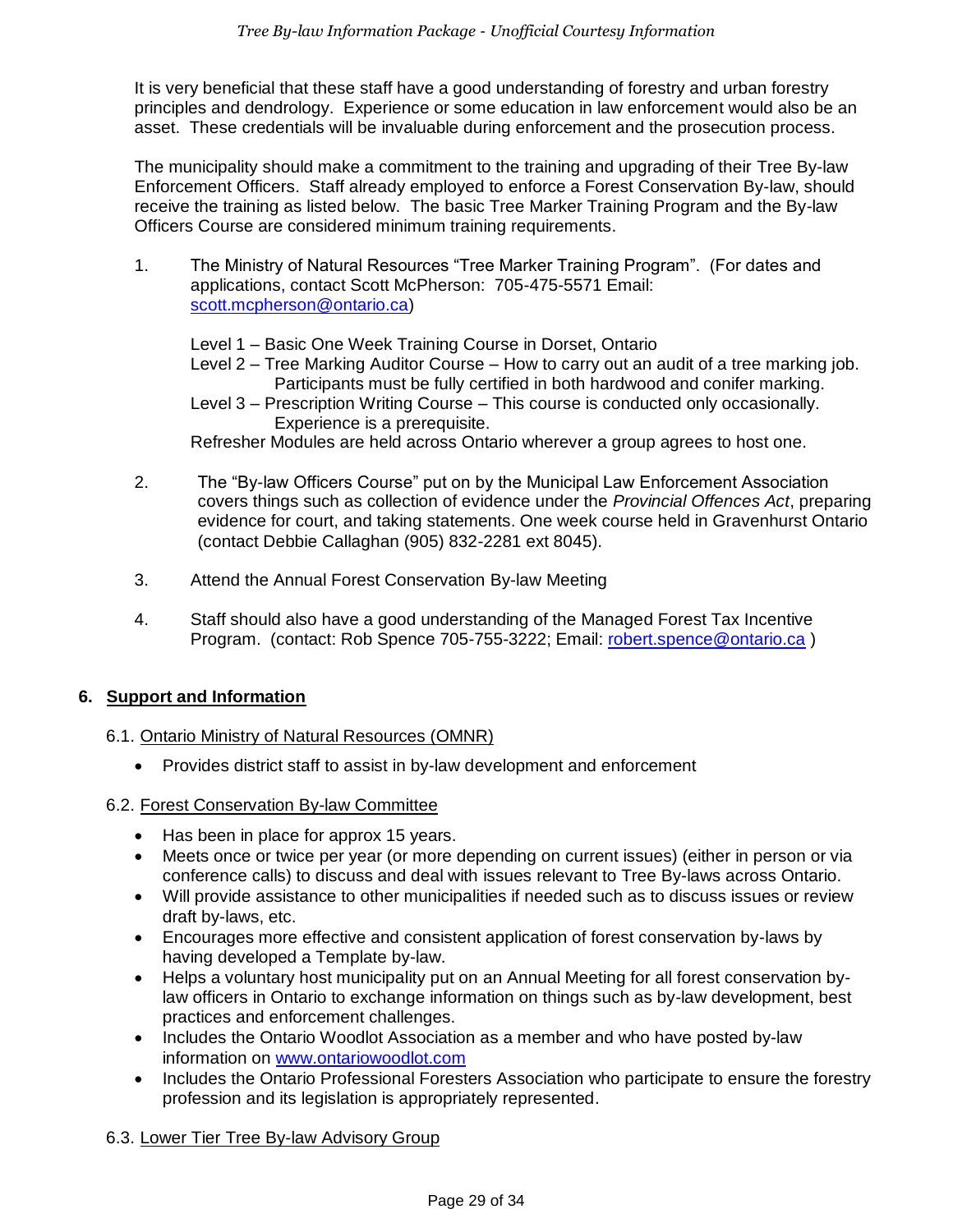- Was initiated in 2010.
- Has met via conference calls to discuss current issues.
- Encourages more effective and consistent application of lower tier tree by-laws by having developed a Tree Conservation By-law Template.
- Will provide assistance to other municipalities if needed such as to discuss issues or review draft by-laws, etc.

#### 6.4. More information on the Internet

A web site and Forestry Services Directory for Landowners developed by the Ontario Woodlot Association is home to Forest Conservation By-law information. This information will be of interest to forest owners, municipal staff, loggers and any other interested people. The site contain lots of information including; this document, a map of by-laws across Ontario, the contact names for Tree By-laws in municipalities that have Tree By-laws, links to municipal web sites that have their by-laws on the web, a link to the legislation that allows municipalities to enact Tree By-laws and other information. The web address is [www.ontariowoodlot.com.](http://www.ontariowoodlot.com/)

Also see the International Society of Arboriculture (ISA) <http://www.isa-arbor.com/> and the Ontario Urban Forest Council (OUFC) [http://www.oufc.org/.](http://www.oufc.org/)

#### 6.5. Tree By-law Templates

Three Tree By-law templates have been developed to assist municipalities in the development and upgrading of Tree By-laws. One is for use by lower tier and single tier municipalities (including cities, towns and townships) and two are for use by upper tier and single tier municipalities. These templates have been developed by the Forest Conservation By-law Committee, the Lower Tier Tree By-law Advisory Group and the Ministry of Natural Resources. They have been developed to assist municipalities in the development and upgrading of Tree Bylaws and to encourage more consistent format between Tree By-laws making it easier to adhere to when working in and across the boundaries of various municipalities. These templates are also found on the website [www.ontariowoodlot.com.](http://www.ontariowoodlot.com/)

A template for Heritage Tree By-laws is found in the document "Heritage Trees Protection – Legislative Tools" which can be downloaded from the Ontario Heritage Tree Alliance website: <http://www.oufc.org/ohtaresources.htm>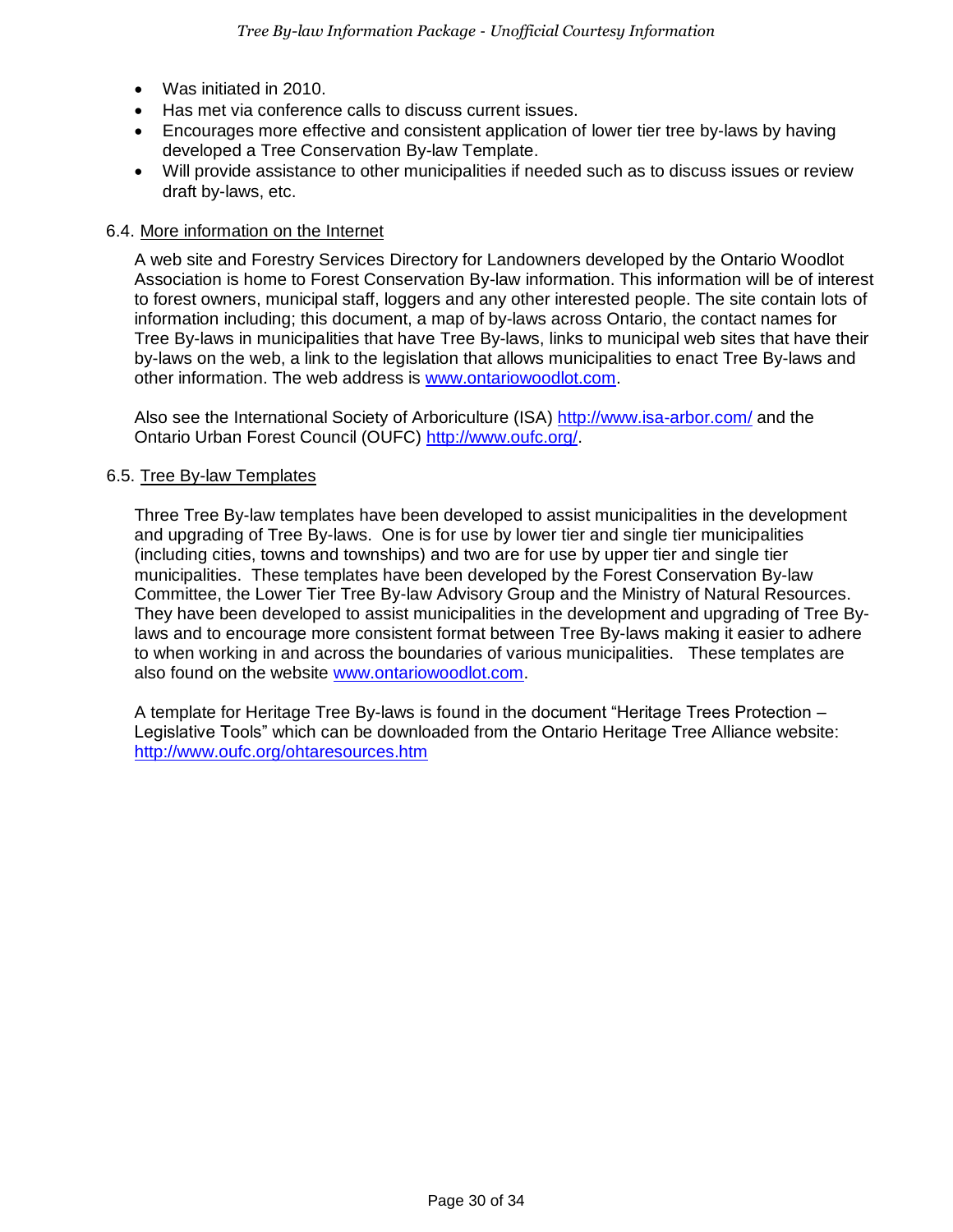## **Appendix A: ACKNOWLEDGEMENTS**

Contributors to this document include:

| <b>Lower Tier Tree By-law Advisory Group:</b>              |                                                               |  |  |
|------------------------------------------------------------|---------------------------------------------------------------|--|--|
| Carol Walker Gayle                                         | City of Toronto                                               |  |  |
| Sonya Bolton                                               | City of Kingston                                              |  |  |
| Martin Volhard                                             | Town of Richmond Hill                                         |  |  |
| Jalil Hashimi                                              | <b>Town of Oakville</b>                                       |  |  |
| <b>Brian Geerts</b>                                        | City of Brantford                                             |  |  |
| Carrie Musselman                                           | City of Kitchener                                             |  |  |
| Dana Rahkola                                               | Town of Bracebridge                                           |  |  |
|                                                            |                                                               |  |  |
| <b>Members of the Forest Conservation By-law Committee</b> |                                                               |  |  |
| Caroline Mach                                              | <b>County of Dufferin</b>                                     |  |  |
| <b>Steve Scheers</b>                                       | <b>Norfolk County</b>                                         |  |  |
| lan Buchanan                                               | Regional Municipality of York                                 |  |  |
| Ken Goldsmith                                              | County of Bruce                                               |  |  |
| <b>Albert Hovingh</b>                                      | Region of Waterloo                                            |  |  |
| James Rogers                                               | County of Northumberland/ Regional Municipality of            |  |  |
|                                                            | Durham/ County of Haliburton                                  |  |  |
| Graeme Davis                                               | <b>County of Simcoe</b>                                       |  |  |
| Ron Reinholt                                               | Regional Municipality of Halton                               |  |  |
| Wade Knight                                                | <b>Ontario Woodlot Association</b>                            |  |  |
| Tony Jennings                                              | <b>Ontario Professional Foresters Association</b>             |  |  |
| Doris Krahn                                                | Ontario Ministry of Natural Resources (OMNR) (Lead<br>Author) |  |  |
| Kevin Reese                                                | <b>OMNR Midhurst District</b>                                 |  |  |
| <b>Terry Schwan</b>                                        | <b>OMNR Guelph District</b>                                   |  |  |
| Bohdan Kowalyk                                             | <b>OMNR Aurora District</b>                                   |  |  |
| <b>Steve Williams</b>                                      | <b>OMNR Aylmer District</b>                                   |  |  |
|                                                            |                                                               |  |  |

Others:

Barbara Heidenreich, Ontario Heritage Trust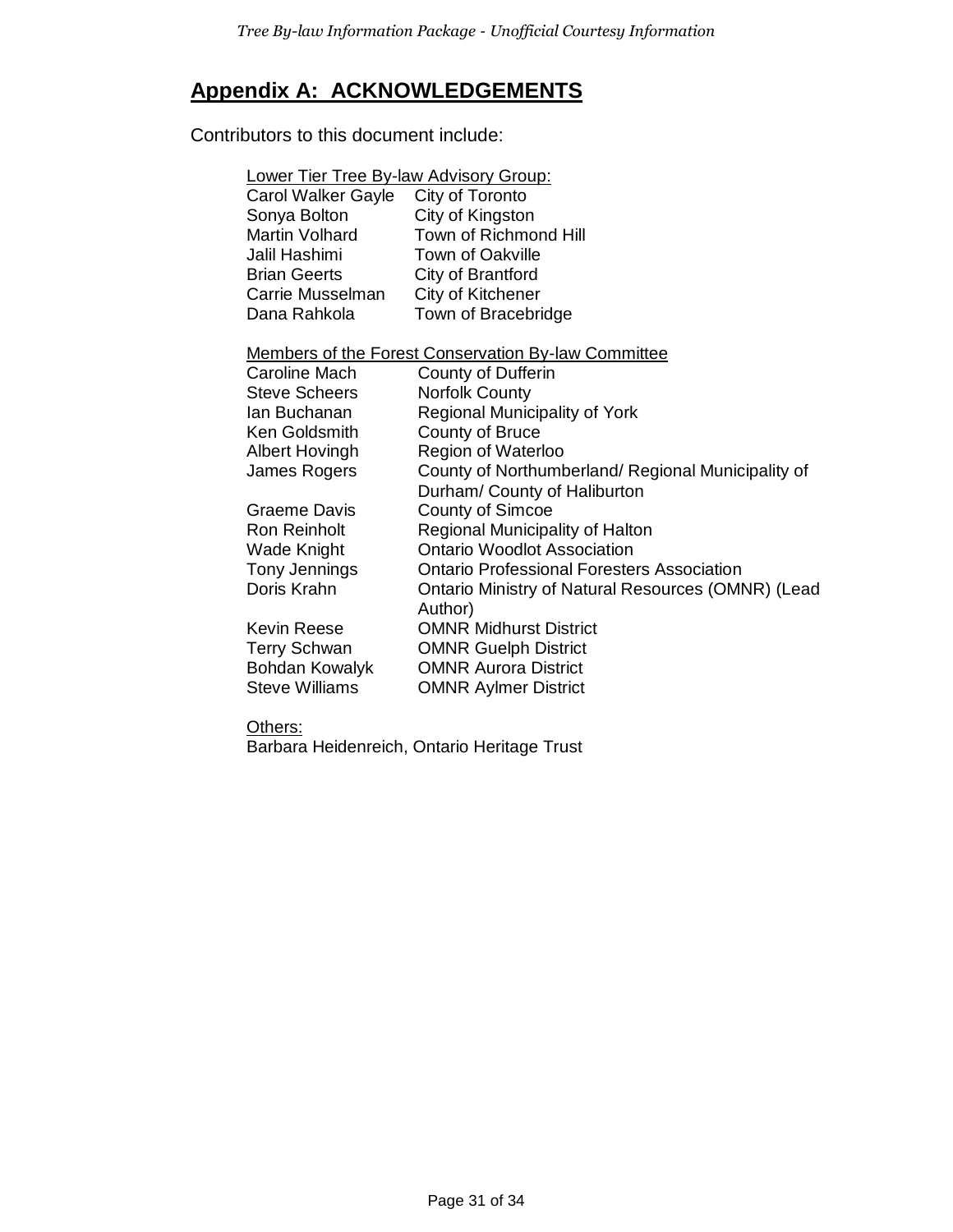## **Appendix B: Excerpt from the** *Municipal Act*

## **Municipal Act, 2001** S.O. 2001, CHAPTER 25

#### **Tree By-laws**

**[135.](http://www.e-laws.gov.on.ca/html/statutes/french/elaws_statutes_01m25_f.htm#s135s1)** [\(1\)](http://www.e-laws.gov.on.ca/html/statutes/french/elaws_statutes_01m25_f.htm#s135s1) Subject to subsection (4) and without limiting sections 9, 10 and 11, a local municipality may prohibit or regulate the destruction or injuring of trees. 2006, c. 32, Sched. A, s. 71 (1).

#### **Woodlands**

[\(2\)](http://www.e-laws.gov.on.ca/html/statutes/french/elaws_statutes_01m25_f.htm#s135s2) Without limiting sections 9, 10 and 11, an upper-tier municipality may prohibit or regulate the destruction or injuring of trees in woodlands designated in the by-law. 2006, c. 32, Sched. A, s. 71 (1).

#### **Definition**

[\(3\)](http://www.e-laws.gov.on.ca/html/statutes/french/elaws_statutes_01m25_f.htm#s135s3) In this section, "woodlands" means woodlands as defined in the *Forestry Act* that are one hectare or more in area. 2001, c. 25, s. 135 (3).

#### **Restriction**

[\(4\)](http://www.e-laws.gov.on.ca/html/statutes/french/elaws_statutes_01m25_f.htm#s135s4) If an upper-tier municipality by-law in respect of woodlands is in effect in a lower-tier municipality, the lower-tier municipality may not prohibit or regulate the destruction of trees in any woodlands designated in the upper-tier bylaw and any lower-tier by-law, whether passed before or after the upper-tier by-law comes into force, is inoperative to the extent that it applies to trees in the designated woodlands. 2001, c. 25, s. 135 (4).

#### **Factor to be considered**

[\(5\)](http://www.e-laws.gov.on.ca/html/statutes/french/elaws_statutes_01m25_f.htm#s135s5) In passing a by-law regulating or prohibiting the injuring or destruction of trees in woodlands, a municipality shall have regard to good forestry practices as defined in the *Forestry Act*. 2001, c. 25, s. 135 (5); 2002, c. 17, Sched. A, s. 27 (1).

#### **Notice**

[\(6\)](http://www.e-laws.gov.on.ca/html/statutes/french/elaws_statutes_01m25_f.htm#s135s6) An upper-tier municipality shall immediately notify its lower-tier municipalities of the passing of a by-law under subsection (2). 2001, c. 25, s. 135 (6).

#### **Conditions**

 $(7)$  Without limiting sections 9, 10 and 11, a municipality may, in a by-law passed under this section,

(a) require that a permit be obtained to injure or destroy trees; and

(b) impose conditions to a permit, including conditions relating to the manner in which destruction occurs and the qualifications of persons authorized to injure or destroy trees. 2001, c. 25, s. 135 (7); 2006, c. 32, Sched. A, s. 71 (2).

#### **Delegation to lower-tier municipality**

[\(8\)](http://www.e-laws.gov.on.ca/html/statutes/french/elaws_statutes_01m25_f.htm#s135s8) An upper-tier municipality may delegate all or part of its power to pass a by-law respecting the destruction or injuring of trees in woodlands to one or more of its lower-tier municipalities with the agreement of the lower-tier municipality or municipalities, as the case may be. 2001, c. 25, s. 135 (8).

#### **Effect of delegation**

 $(9)$  Subsection (4) does not apply to that part of a lower-tier by-law authorized by the delegation of power from the upper-tier municipality. 2001, c. 25, s. 135 (9).

#### **Delegation to upper-tier municipality**

[\(10\)](http://www.e-laws.gov.on.ca/html/statutes/french/elaws_statutes_01m25_f.htm#s135s10) A lower-tier municipality may delegate all or part of its power to pass a by-law respecting the destruction or injuring of trees to its upper-tier municipality with the agreement of the upper-tier municipality. 2001, c. 25, s. 135 (10).

[\(11\)](http://www.e-laws.gov.on.ca/html/statutes/french/elaws_statutes_01m25_f.htm#s135s11) Repealed: 2006, c. 32, Sched. A, s. 71 (3).

#### **Exemption from by-law**

[\(12\)](http://www.e-laws.gov.on.ca/html/statutes/french/elaws_statutes_01m25_f.htm#s135s12) A by-law passed under this section does not apply to,

- (a) activities or matters undertaken by a municipality or a local board of a municipality;
- (b) activities or matters undertaken under a licence issued under the *Crown Forest Sustainability Act, 1994*;
- (c) the injuring or destruction of trees by a person licensed under the *Surveyors Act* to engage in the practice of cadastral surveying or his or her agent, while making a survey;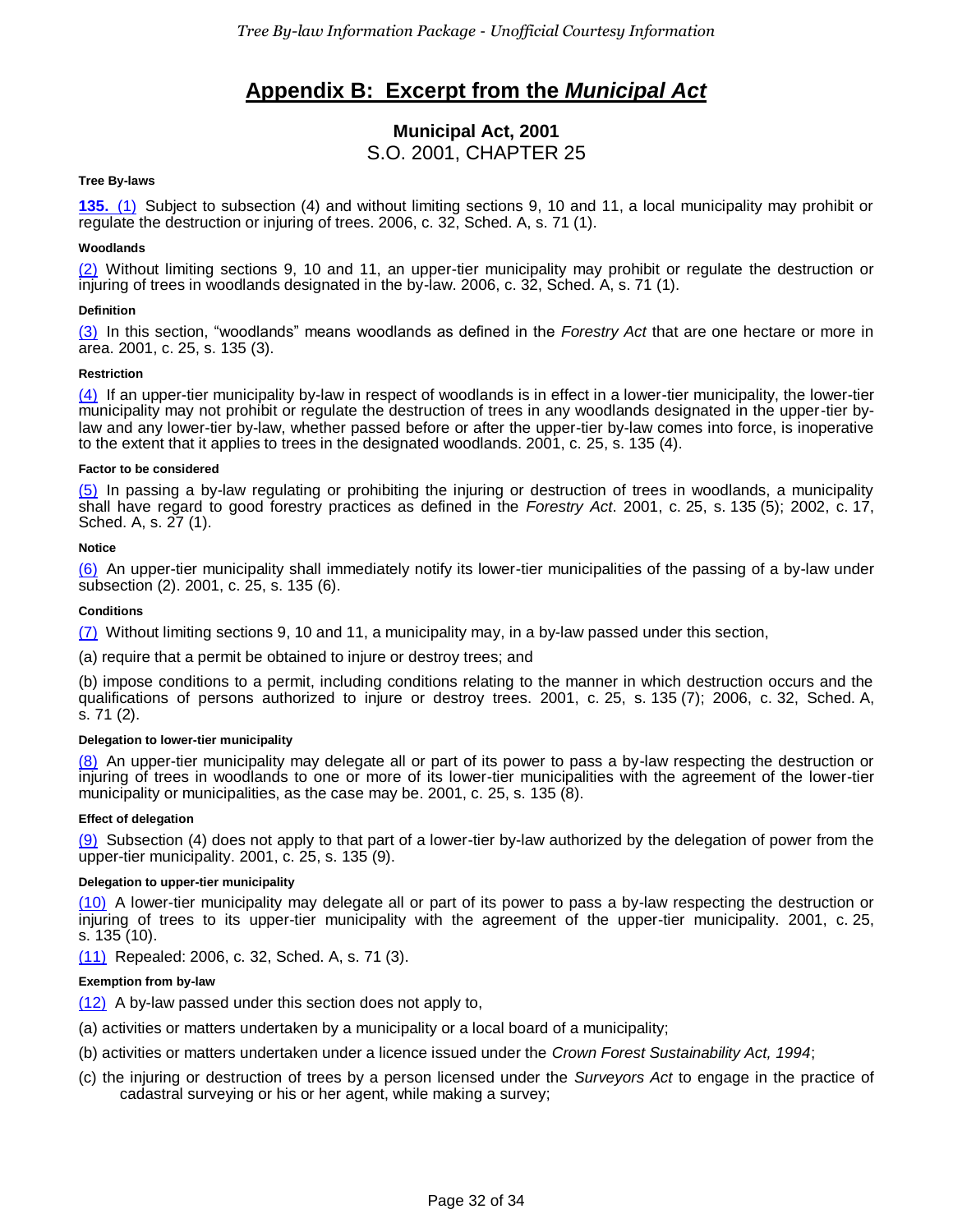- (d) the injuring or destruction of trees imposed after December 31, 2002 as a condition to the approval of a site plan, a plan of subdivision or a consent under section 41, 51 or 53, respectively, of the *Planning Act* or as a requirement of a site plan agreement or subdivision agreement entered into under those sections;
- (e) the injuring or destruction of trees imposed after December 31, 2002 as a condition to a development permit authorized by regulation made under section 70.2 of the *Planning Act* or as a requirement of an agreement entered into under the regulation;
- (f) the injuring or destruction of trees by a transmitter or distributor, as those terms are defined in section 2 of the *Electricity Act, 1998*, for the purpose of constructing and maintaining a transmission system or a distribution system, as those terms are defined in that section;
- (g) the injuring or destruction of trees undertaken on land described in a licence for a pit or quarry or a permit for a wayside pit or wayside quarry issued under the *Aggregate Resources Act*; or
- (h) the injuring or destruction of trees undertaken on land in order to lawfully establish and operate or enlarge any pit or quarry on land,
	- (i) that has not been designated under the *Aggregate Resources Act* or a predecessor of that Act, and
	- (ii) on which a pit or quarry is a permitted land use under a by-law passed under section 34 of the *Planning Act*. 2001, c. 25, s. 135 (12); 2002, c. 17, Sched. A, s. 27 (3, 4).

#### **Agreement re: enforcement by upper-tier**

**[139.](http://www.e-laws.gov.on.ca/html/statutes/french/elaws_statutes_01m25_f.htm#s139)** An upper-tier municipality may enter into an agreement with any of its lower-tier municipalities for the uppertier municipality to designate one or more of its officers to enforce by-laws passed by the lower-tier municipality under section 135. 2001, c. 25, s. 139; 2006, c. 32, Sched. A, s. 73.

#### **Agreement re: enforcement by lower-tier**

**[140.](http://www.e-laws.gov.on.ca/html/statutes/french/elaws_statutes_01m25_f.htm#s140)** A lower-tier municipality may enter into an agreement with its upper-tier municipality for the lower-tier municipality to designate one or more of its officers to enforce by-laws passed by the upper-tier municipality under section 135. 2001, c. 25, s. 140; 2006, c. 32, Sched. A, s. 74.

#### **Authority to establish fines**

**[429.](http://www.e-laws.gov.on.ca/html/statutes/french/elaws_statutes_01m25_f.htm#s429s1)** [\(1\)](http://www.e-laws.gov.on.ca/html/statutes/french/elaws_statutes_01m25_f.htm#s429s1) Subject to subsection (4), a municipality may establish a system of fines for offences under a by-law of the municipality passed under this Act. 2006, c. 32, Sched. A, s. 184.

#### **Same**

[\(2\)](http://www.e-laws.gov.on.ca/html/statutes/french/elaws_statutes_01m25_f.htm#s429s2) Without limiting subsection (1), a system of fines may,

- (a) designate an offence as a continuing offence and provide for a minimum and maximum fine for each day or part of a day that the offence continues;
- (b) designate an offence as a multiple offence and provide for a minimum and maximum fine for each offence included in the multiple offence;
- (c) establish escalating fines for a second and subsequent convictions for the same offence; and
- (d) establish special fines in addition to the regular fine for an offence which are designed to eliminate or reduce any economic advantage or gain from contravening the by-law. 2006, c. 32, Sched. A, s. 184.

#### **Restrictions**

- [\(3\)](http://www.e-laws.gov.on.ca/html/statutes/french/elaws_statutes_01m25_f.htm#s429s3) The following rules apply to the system of fines:
	- 1. A minimum fine shall not exceed \$500 and a maximum fine shall not exceed \$100,000. However, a special fine may exceed \$100,000.
	- 2. In the case of a continuing offence, for each day or part of a day that the offence continues, a minimum fine shall not exceed \$500 and a maximum fine shall not exceed \$10,000. However, despite paragraph 1, the total of all of the daily fines for the offence is not limited to \$100,000.
	- 3. In the case of a multiple offence, for each offence included in the multiple offence, a minimum fine shall not exceed \$500 and a maximum fine shall not exceed \$10,000. However, despite paragraph 1, the total of all fines for each included offence is not limited to \$100,000. 2006, c. 32, Sched. A, s. 184.

#### **Fine under another Act**

[\(4\)](http://www.e-laws.gov.on.ca/html/statutes/french/elaws_statutes_01m25_f.htm#s429s4) If the provisions of any other Act, other than the *Provincial Offences Act*, provide for the fines for a contravention of a by-law of a municipality, the municipality cannot establish a system of fines under this section with respect to the by-law. 2006, c. 32, Sched. A, s. 184.